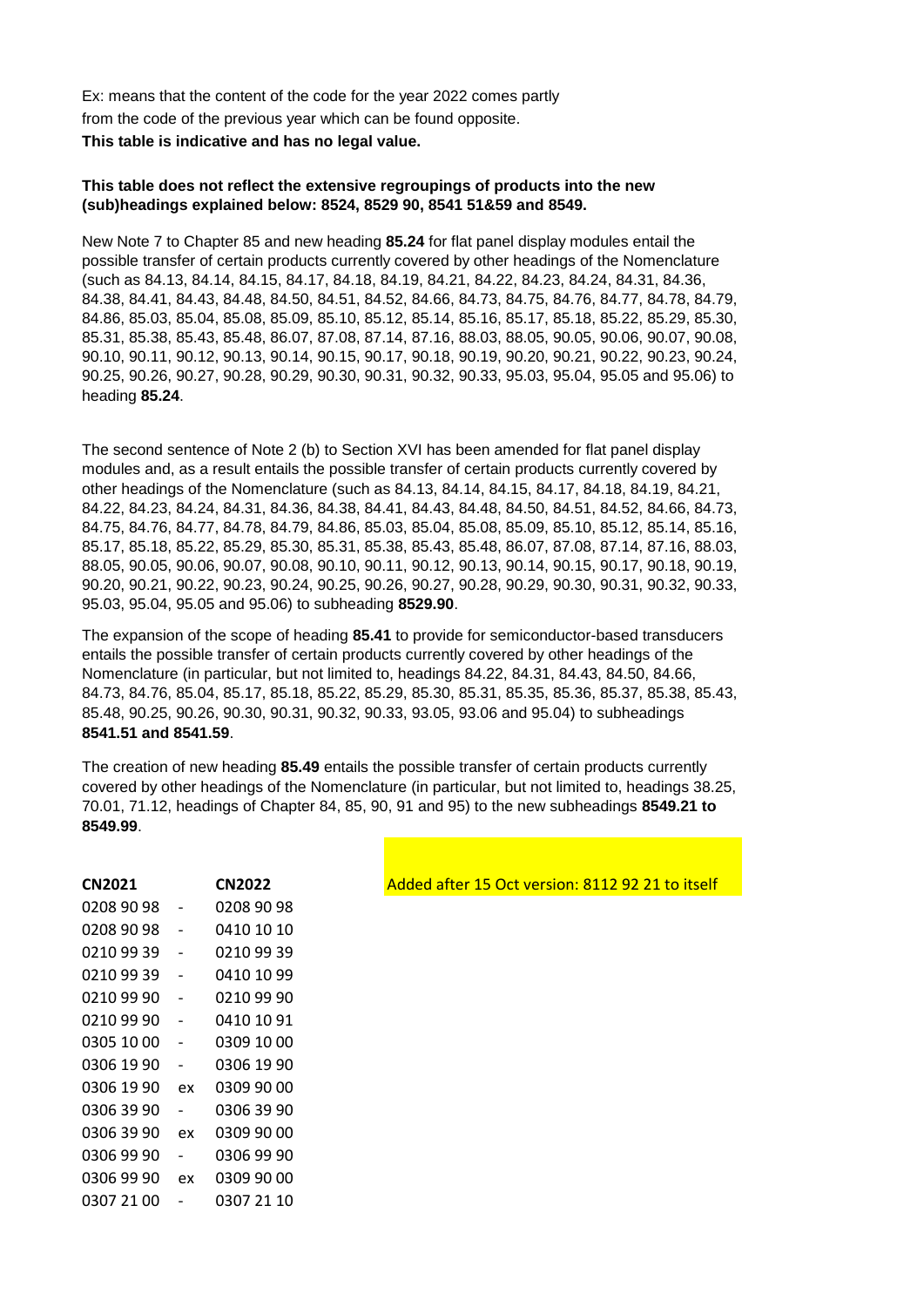| 0307 29 00 |                          | 0307 29 10 |
|------------|--------------------------|------------|
| 0307 91 00 |                          | 0307 21 90 |
| 0307 91 00 |                          | 0307 91 00 |
| 0307 91 00 | ex                       | 0309 90 00 |
| 0307 92 00 |                          | 0307 22 95 |
| 0307 92 00 |                          | 0307 92 00 |
| 0307 92 00 | ex                       | 0309 90 00 |
| 0307 99 00 |                          | 0307 29 90 |
| 0307 99 00 |                          | 0307 99 00 |
| 0307 99 00 | ex                       | 0309 90 00 |
| 0308 90 90 |                          | 0308 90 90 |
| 0308 90 90 | ex                       | 0309 90 00 |
| 0403 10 11 | $\overline{\phantom{a}}$ | 0403 20 11 |
| 0403 10 13 |                          | 0403 20 13 |
| 0403 10 19 |                          | 0403 20 19 |
| 0403 10 31 |                          | 0403 20 31 |
| 0403 10 33 |                          | 0403 20 33 |
| 0403 10 39 |                          | 0403 20 39 |
| 0403 10 51 |                          | 0403 20 51 |
| 0403 10 53 |                          | 0403 20 53 |
| 0403 10 59 |                          | 0403 20 59 |
| 0403 10 91 |                          | 0403 20 91 |
| 0403 10 93 |                          | 0403 20 93 |
| 0403 10 99 |                          | 0403 20 99 |
| 0410 00 00 |                          | 0410 90 00 |
| 0704 10 00 |                          | 0704 10 10 |
| 0704 90 90 |                          | 0704 10 90 |
| 0704 90 90 |                          | 0704 90 90 |
| 0709 59 10 |                          | 0709 53 00 |
| 0709 59 30 |                          | 0709 52 00 |
| 0709 59 50 |                          | 0709 56 00 |
| 0709 59 90 |                          | 0709 54 00 |
| 0709 59 90 |                          | 0709 55 00 |
| 0709 59 90 |                          | 0709 59 00 |
| 0712 39 00 |                          | 0712 34 00 |
| 0712 39 00 |                          | 0712 39 00 |
| 0802 90 10 |                          | 0802 99 10 |
| 0802 90 50 |                          | 0802 91 00 |
| 0802 90 50 |                          | 0802 92 00 |
| 0802 90 85 | -                        | 0802 99 90 |
| 1211 90 86 |                          | 1211 60 00 |
| 1211 90 86 |                          | 1211 90 86 |
| 1509 10 10 |                          | 1509 40 00 |
| 1509 10 20 |                          | 1509 20 00 |
| 1509 10 80 |                          | 1509 30 00 |
| 1510 00 10 |                          | 1510 10 00 |
| 1510 00 90 |                          | 1510 90 00 |
| 1515 90 40 |                          | 1515 60 11 |
| 1515 90 40 |                          | 1515 90 40 |
| 1515 90 51 |                          | 1515 60 51 |
|            |                          |            |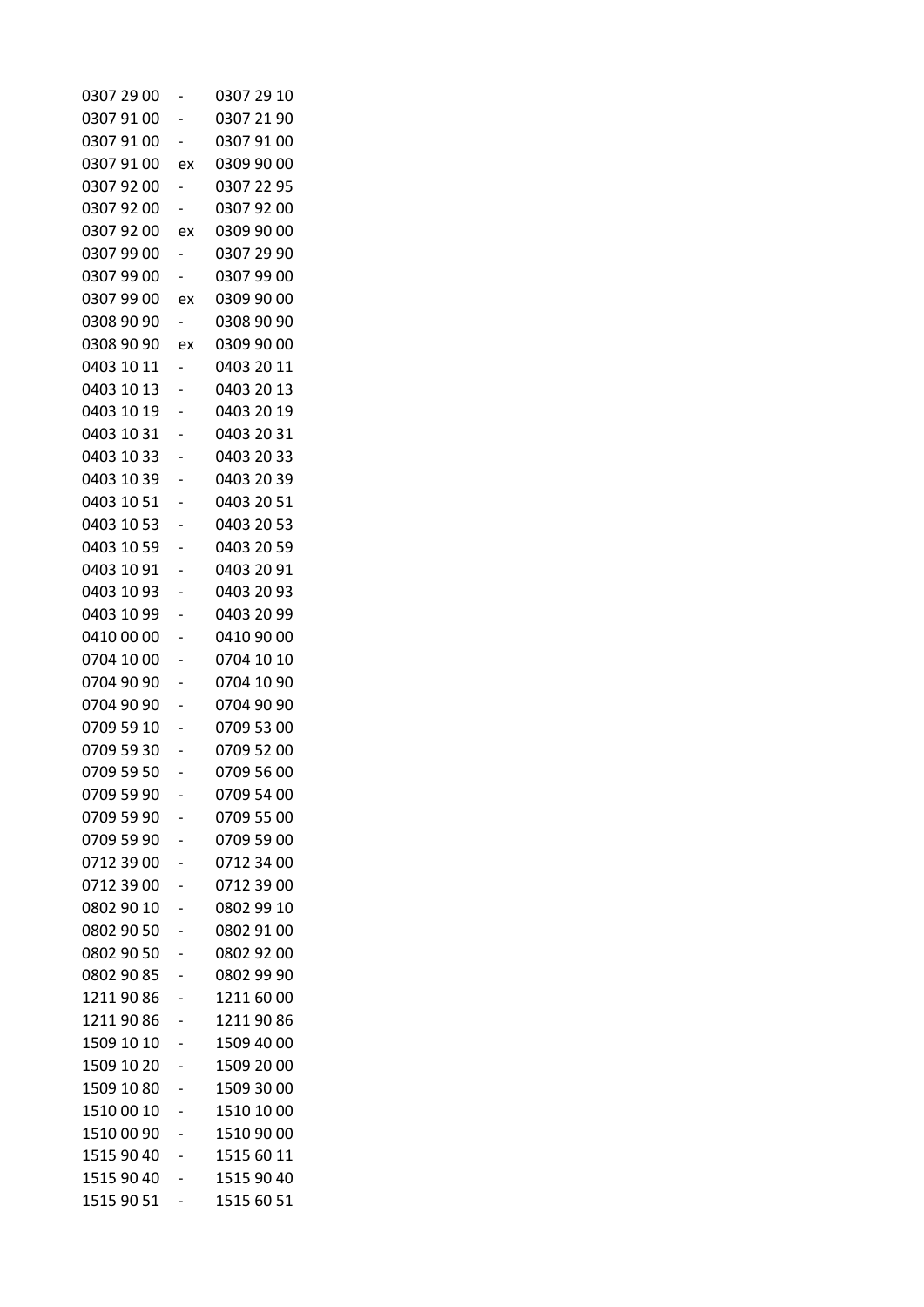| 1515 90 51 |                          | 1515 90 51 |
|------------|--------------------------|------------|
| 1515 90 59 |                          | 1515 60 59 |
| 1515 90 59 |                          | 1515 90 59 |
| 1515 90 60 |                          | 1515 60 60 |
| 1515 90 60 |                          | 1515 90 60 |
| 1515 90 91 |                          | 1515 60 91 |
| 1515 90 91 |                          | 1515 90 91 |
| 1515 90 99 |                          | 1515 60 99 |
| 1515 90 99 |                          | 1515 90 99 |
| 1516 20 91 |                          | 1516 20 91 |
| 1516 20 91 |                          | 1516 30 91 |
| 1516 20 98 |                          | 1516 20 98 |
| 1516 20 98 |                          | 1516 30 98 |
| 1601 00 91 | ex                       | 1601 00 91 |
| 1601 00 99 | ex                       | 1601 00 99 |
| 1602 10 00 | ex                       | 1602 10 00 |
| 1602 90 99 | ex                       | 1602 90 99 |
| 1704 90 99 | ex                       | 1602 10 00 |
| 1704 90 99 | ex                       | 1602 90 99 |
| 1704 90 99 | $\overline{\phantom{0}}$ | 1704 90 99 |
| 1806 90 90 | ex                       | 1602 10 00 |
| 1806 90 90 | ex                       | 1602 90 99 |
| 1806 90 90 |                          | 1806 90 90 |
| 1901 90 91 |                          | 0403 20 41 |
| 1901 90 91 | ex                       | 1602 10 00 |
| 1901 90 91 | ex                       | 1602 90 99 |
| 1901 90 91 |                          | 1901 90 91 |
| 1901 90 99 |                          | 0403 20 49 |
| 1901 90 99 | ex                       | 1602 10 00 |
| 1901 90 99 | ex                       | 1602 90 99 |
| 1901 90 99 |                          | 1901 90 99 |
| 1904 90 80 | ex                       | 1602 10 00 |
| 1904 90 80 | ex                       | 1602 90 99 |
| 1904 90 80 | $\overline{\phantom{0}}$ | 1904 90 80 |
| 2106 90 92 | ex                       | 1601 00 91 |
| 2106 90 92 | ex                       | 1601 00 99 |
| 2106 90 92 | ex                       | 1602 10 00 |
| 2106 90 92 | ex                       | 1602 90 99 |
| 2106 90 92 |                          | 2106 90 92 |
| 2106 90 92 |                          | 2404 91 10 |
| 2403 91 00 | -                        | 2403 91 00 |
| 2403 91 00 | ex                       | 2404 11 00 |
| 2403 99 90 |                          | 2403 99 90 |
| 2403 99 90 | ex                       | 2404 11 00 |
| 2403 99 90 |                          | 2404 19 10 |
| 2403 99 90 |                          | 2404 91 90 |
| 2518 30 00 |                          | 38160010   |
| 2844 40 10 |                          | 2844 43 10 |
| 2844 40 20 | ex                       | 2844 41 10 |
| 2844 40 20 | ex                       | 2844 42 10 |
|            |                          |            |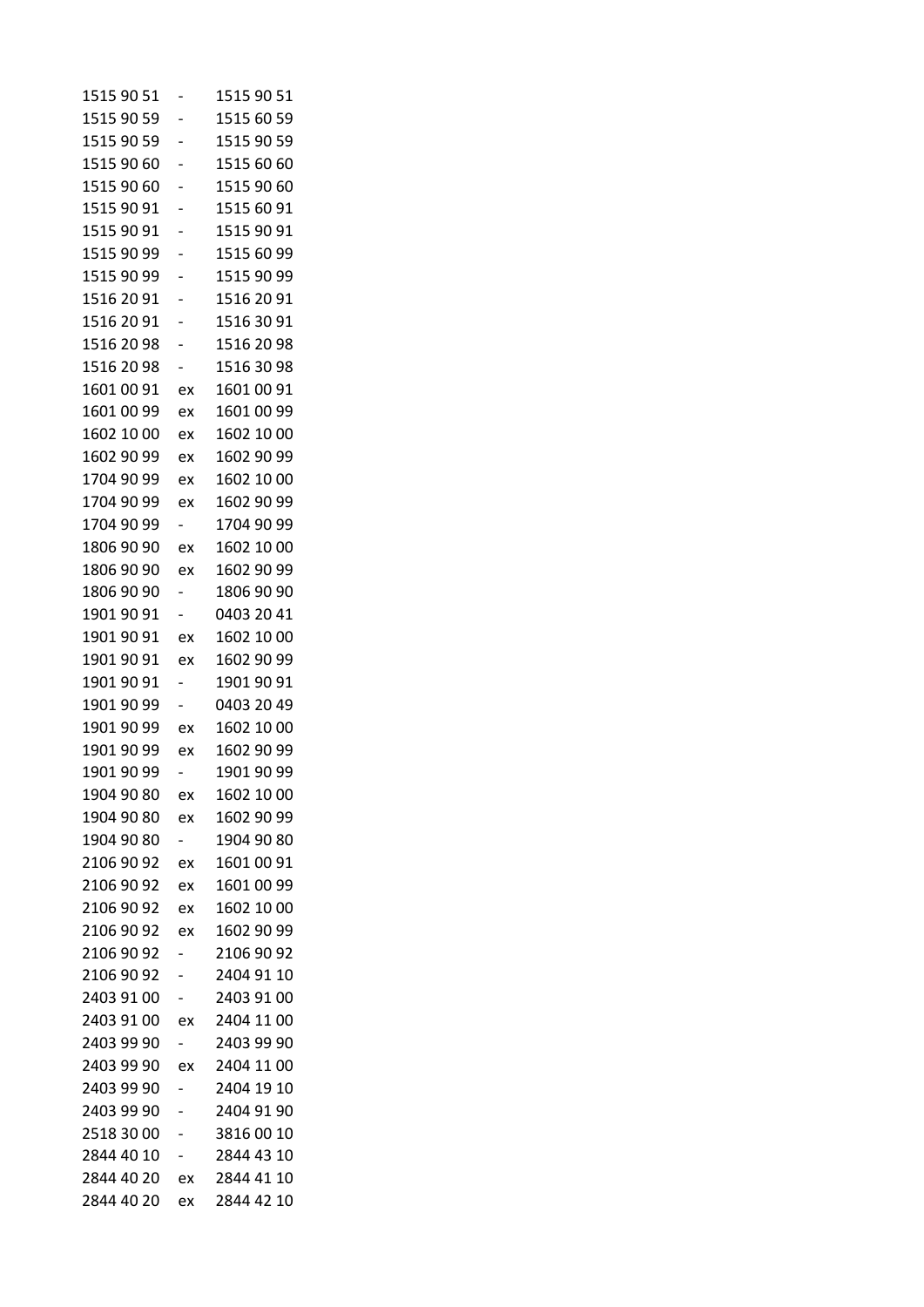| 2844 40 20 | ex | 2844 43 20 |
|------------|----|------------|
| 2844 40 30 | ex | 2844 41 10 |
| 2844 40 30 | ex | 2844 42 10 |
| 2844 40 30 | ex | 2844 43 20 |
| 2844 40 80 |    | 2844 41 90 |
| 2844 40 80 |    | 2844 42 90 |
| 2844 40 80 |    | 2844 43 80 |
| 2844 40 80 |    | 2844 44 00 |
| 2845 90 90 |    | 2845 20 00 |
| 2845 90 90 |    | 2845 30 00 |
| 2845 90 90 |    | 2845 40 00 |
| 2845 90 90 |    | 2845 90 90 |
| 2903 31 00 |    | 2903 62 00 |
| 2903 39 11 |    | 2903 61 00 |
| 2903 39 15 |    | 2903 69 11 |
| 2903 39 19 |    | 2903 69 19 |
| 2903 39 21 |    | 2903 42 00 |
| 2903 39 23 |    | 2903 41 00 |
| 2903 39 24 | ex | 2903 44 00 |
| 2903 39 25 | ex | 2903 43 00 |
| 2903 39 26 | ex | 2903 45 00 |
| 2903 39 27 | -  | 2903 46 00 |
| 2903 39 27 |    | 2903 47 00 |
| 2903 39 27 |    | 2903 49 10 |
| 2903 39 28 |    | 2903 49 30 |
| 2903 39 29 | ex | 2903 43 00 |
| 2903 39 29 | ex | 2903 44 00 |
| 2903 39 29 | ex | 2903 45 00 |
| 2903 39 29 | -  | 2903 48 00 |
| 2903 39 29 |    | 2903 49 90 |
| 2903 39 31 | ex | 2903 51 00 |
| 2903 39 35 | ex | 2903 51 00 |
| 2903 39 39 | ex | 2903 51 00 |
| 2903 39 39 |    | 2903 59 00 |
| 2903 39 80 | -  | 2903 69 80 |
| 2909 60 00 |    | 2909 60 90 |
| 2911 00 00 |    | 2909 60 10 |
| 2911 00 00 |    | 2911 00 00 |
| 2930 90 98 |    | 2930 10 00 |
| 2930 90 98 | -  | 2930 90 98 |
| 2931 31 00 |    | 2931 41 00 |
| 2931 32 00 |    | 2931 42 00 |
| 2931 33 00 |    | 2931 43 00 |
| 2931 34 00 |    | 2931 49 10 |
| 2931 35 00 | -  | 2931 46 00 |
| 2931 36 00 |    | 2931 47 00 |
| 2931 37 00 |    | 2931 49 20 |
| 2931 38 00 |    | 2931 45 00 |
| 2931 39 20 |    | 2931 59 10 |
| 2931 39 30 | -  | 2931 51 00 |
|            |    |            |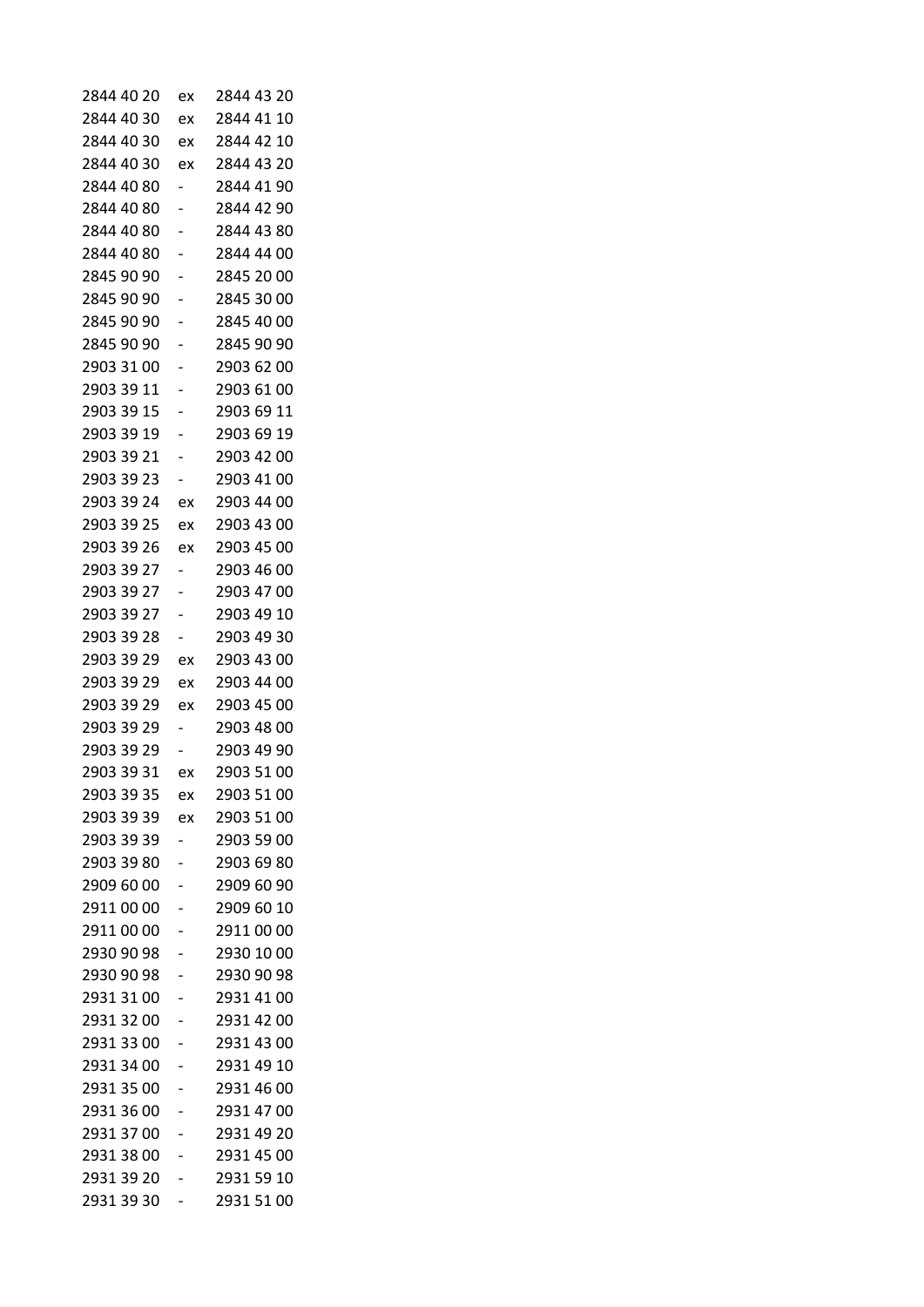| 2931 39 50 |    | 2931 49 30 |
|------------|----|------------|
| 2931 39 60 |    | 2931 49 40 |
| 2931 39 90 |    | 2931 44 00 |
| 2931 39 90 |    | 2931 48 00 |
| 2931 39 90 |    | 2931 49 90 |
| 2931 39 90 |    | 2931 52 00 |
| 2931 39 90 |    | 2931 53 00 |
| 2931 39 90 |    | 2931 54 00 |
| 2931 39 90 |    | 2931 59 90 |
| 2932 99 00 |    | 2932 96 00 |
| 2932 99 00 |    | 2932 99 00 |
| 2933 33 00 | ex | 2933 33 00 |
| 2933 39 99 | ex | 2933 33 00 |
| 2933 39 99 |    | 2933 34 00 |
| 2933 39 99 |    | 2933 35 00 |
| 2933 39 99 |    | 2933 36 00 |
| 2933 39 99 |    | 2933 37 00 |
| 2933 39 99 |    | 2933 39 99 |
| 2934 99 90 |    | 2934 92 00 |
| 2934 99 90 |    | 2934 99 90 |
| 2939 49 00 | ex | 2939 49 00 |
| 2939 71 00 | Ξ. | 2939 45 00 |
| 2939 71 00 | ex | 2939 49 00 |
| 2939 71 00 |    | 2939 72 00 |
| 2939 79 90 | ex | 2939 49 00 |
| 2939 79 90 | Ξ. | 2939 79 90 |
| 3002 11 00 | ex | 3822 11 00 |
| 3002 13 00 |    | 3002 13 00 |
| 3002 13 00 | ex | 3822 11 00 |
| 3002 13 00 | ex | 3822 12 00 |
| 3002 13 00 | ex | 3822 19 00 |
| 3002 14 00 |    | 3002 14 00 |
| 3002 14 00 | ex | 3822 11 00 |
| 3002 14 00 | ex | 3822 12 00 |
| 3002 14 00 | ex | 3822 19 00 |
| 3002 15 00 |    | 3002 15 00 |
| 3002 15 00 | ex | 3822 11 00 |
| 3002 15 00 | ex | 3822 12 00 |
| 3002 15 00 | ex | 3822 19 00 |
| 3002 19 00 | ex | 3822 19 00 |
| 3002 20 10 |    | 3002 41 10 |
| 3002 20 90 |    | 3002 41 90 |
| 3002 30 00 |    | 3002 42 00 |
| 3002 90 50 | ex | 3002 49 00 |
| 3002 90 90 | ex | 3002 49 00 |
| 3002 90 90 |    | 3002 51 00 |
| 3002 90 90 |    | 3002 59 00 |
| 3002 90 90 |    | 3002 90 90 |
| 3004 90 00 |    | 3004 90 00 |
| 3004 90 00 |    | 3006 93 00 |
|            |    |            |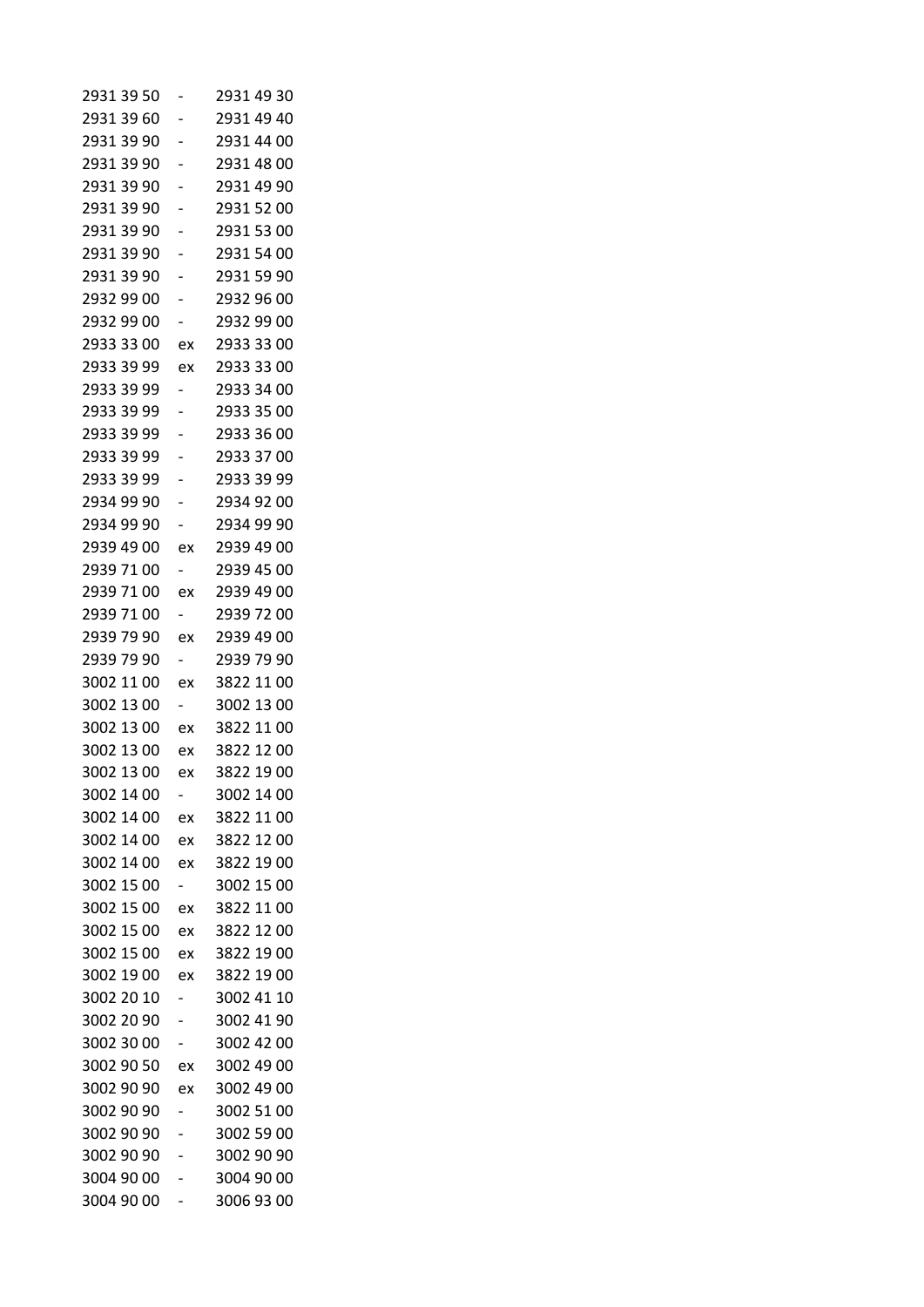| 3006 20 00 |                          | 3822 13 00 |
|------------|--------------------------|------------|
| 3204 17 00 |                          | 3204 17 00 |
| 3204 17 00 | ex                       | 3204 18 00 |
| 3204 19 00 | ex                       | 3204 18 00 |
| 3204 19 00 |                          | 3204 19 00 |
| 3301 29 41 |                          | 3301 29 42 |
| 3301 29 41 |                          | 3301 29 49 |
| 3402 11 10 |                          | 3402 39 10 |
| 3402 11 90 |                          | 3402 31 00 |
| 3402 11 90 |                          | 3402 39 90 |
| 3402 12 00 |                          | 3402 41 00 |
| 3402 13 00 |                          | 3402 42 00 |
| 3402 19 00 |                          | 3402 49 00 |
| 3402 20 20 |                          | 3402 50 10 |
| 3402 20 90 |                          | 3402 50 90 |
| 3603 00 20 |                          | 3603 10 00 |
| 3603 00 30 |                          | 3603 20 00 |
| 3603 00 40 |                          | 3603 30 00 |
| 3603 00 50 |                          | 3603 40 00 |
| 3603 00 60 |                          | 3603 50 00 |
| 3603 00 80 |                          | 3603 60 00 |
| 3808 59 00 | ex                       | 3808 59 00 |
| 3808 91 20 | ex                       | 3808 59 00 |
| 3808 91 20 |                          | 3808 91 20 |
| 3808 91 30 | ex                       | 3808 59 00 |
| 3808 91 30 | $\overline{\phantom{0}}$ | 3808 91 30 |
| 3808 91 40 | ex                       | 3808 59 00 |
| 3808 91 40 |                          | 3808 91 40 |
| 3808 91 90 | ex                       | 3808 59 00 |
| 3808 91 90 |                          | 3808 91 90 |
| 3808 92 90 | ex                       | 3808 59 00 |
| 3808 92 90 |                          | 3808 92 90 |
| 3816 00 00 | -                        | 3816 00 90 |
| 3822 00 00 | ex                       | 3822 12 00 |
| 3822 00 00 | ex                       | 3822 19 00 |
| 3822 00 00 | -                        | 3822 90 00 |
| 3824 71 00 |                          | 3827 11 00 |
| 3824 72 00 |                          | 3827 20 00 |
| 3824 73 00 |                          | 3827 12 00 |
| 3824 74 00 |                          | 3827 31 00 |
| 3824 74 00 | -                        | 3827 32 00 |
| 3824 74 00 |                          | 3827 39 00 |
| 3824 75 00 |                          | 3827 13 00 |
| 3824 76 00 |                          | 3827 14 00 |
| 3824 77 00 | -                        | 3827 40 00 |
| 3824 78 10 | ex                       | 3827 61 00 |
| 3824 78 10 | ex                       | 3827 62 00 |
| 3824 78 10 | ex                       | 3827 63 00 |
| 3824 78 20 | ex                       | 3827 61 00 |
| 3824 78 20 | ex                       | 3827 62 00 |
|            |                          |            |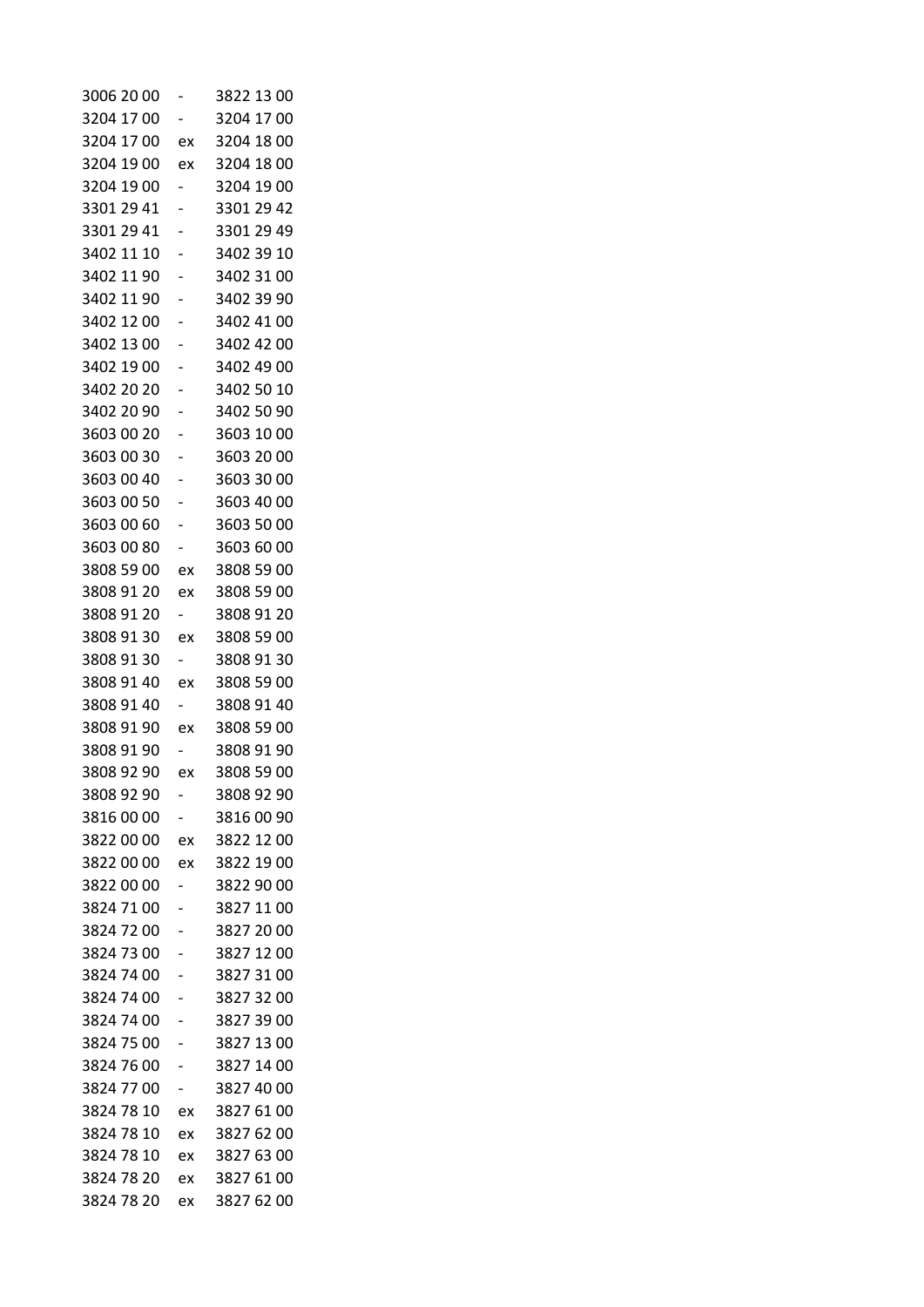| 3824 78 20 | ex                       | 3827 63 00 |
|------------|--------------------------|------------|
| 3824 78 20 | ex                       | 3827 64 00 |
| 3824 78 30 | ex                       | 3827 62 00 |
| 3824 78 30 | ex                       | 3827 63 00 |
| 3824 78 30 | ex                       | 3827 65 00 |
| 3824 78 40 | ex                       | 3827 62 00 |
| 3824 78 40 | ex                       | 3827 63 00 |
| 3824 78 40 | ex                       | 3827 64 00 |
| 3824 78 40 | ex                       | 3827 65 00 |
| 3824 78 80 | ex                       | 3827 51 00 |
| 3824 78 80 | ex                       | 3827 59 00 |
| 3824 78 80 | ex                       | 3827 61 00 |
| 3824 78 80 | ex                       | 3827 63 00 |
| 3824 78 80 | ex                       | 3827 65 00 |
| 3824 78 80 | ex                       | 3827 68 00 |
| 3824 78 80 | ex                       | 3827 69 00 |
| 3824 78 90 | ex                       | 3827 51 00 |
| 3824 78 90 | ex                       | 3827 59 00 |
| 3824 78 90 | ex                       | 3827 61 00 |
| 3824 78 90 | ex                       | 3827 62 00 |
| 3824 78 90 | ex                       | 3827 63 00 |
| 3824 78 90 | ex                       | 3827 64 00 |
| 3824 78 90 | ex                       | 3827 65 00 |
| 3824 78 90 | ex                       | 3827 68 00 |
| 3824 78 90 | ex                       | 3827 69 00 |
| 3824 79 00 | $\overline{\phantom{0}}$ | 3827 90 00 |
| 3824 99 56 | ex                       | 2404 12 00 |
| 3824 99 57 | ex                       | 2404 19 90 |
| 3824 99 58 |                          | 2404 92 00 |
| 3824 99 92 | ex                       | 2404 12 00 |
| 3824 99 92 | ex                       | 2404 19 90 |
| 3824 99 92 | ex                       | 2404 99 00 |
| 3824 99 92 | ex                       | 3824 89 00 |
| 3824 99 92 | ex                       | 3824 92 00 |
| 3824 99 92 |                          | 3824 99 92 |
| 3824 99 93 | ex                       | 2404 12 00 |
| 3824 99 93 | ex                       | 2404 19 90 |
| 3824 99 93 | ex                       | 2404 99 00 |
| 3824 99 93 | ex                       | 3824 89 00 |
| 3824 99 93 | ex                       | 3824 92 00 |
| 3824 99 93 | -                        | 3824 99 93 |
| 3907 20 11 |                          | 3907 29 11 |
| 3907 20 20 |                          | 3907 21 00 |
| 3907 20 20 |                          | 3907 29 20 |
| 3907 20 91 | -                        | 3907 29 91 |
| 3907 20 99 |                          | 3907 29 99 |
| 3911 90 99 | -                        | 3911 20 00 |
| 39119099   |                          | 3911 90 99 |
| 4015 11 00 | ex                       | 4015 12 00 |
| 4015 19 00 | ex                       | 4015 12 00 |
|            |                          |            |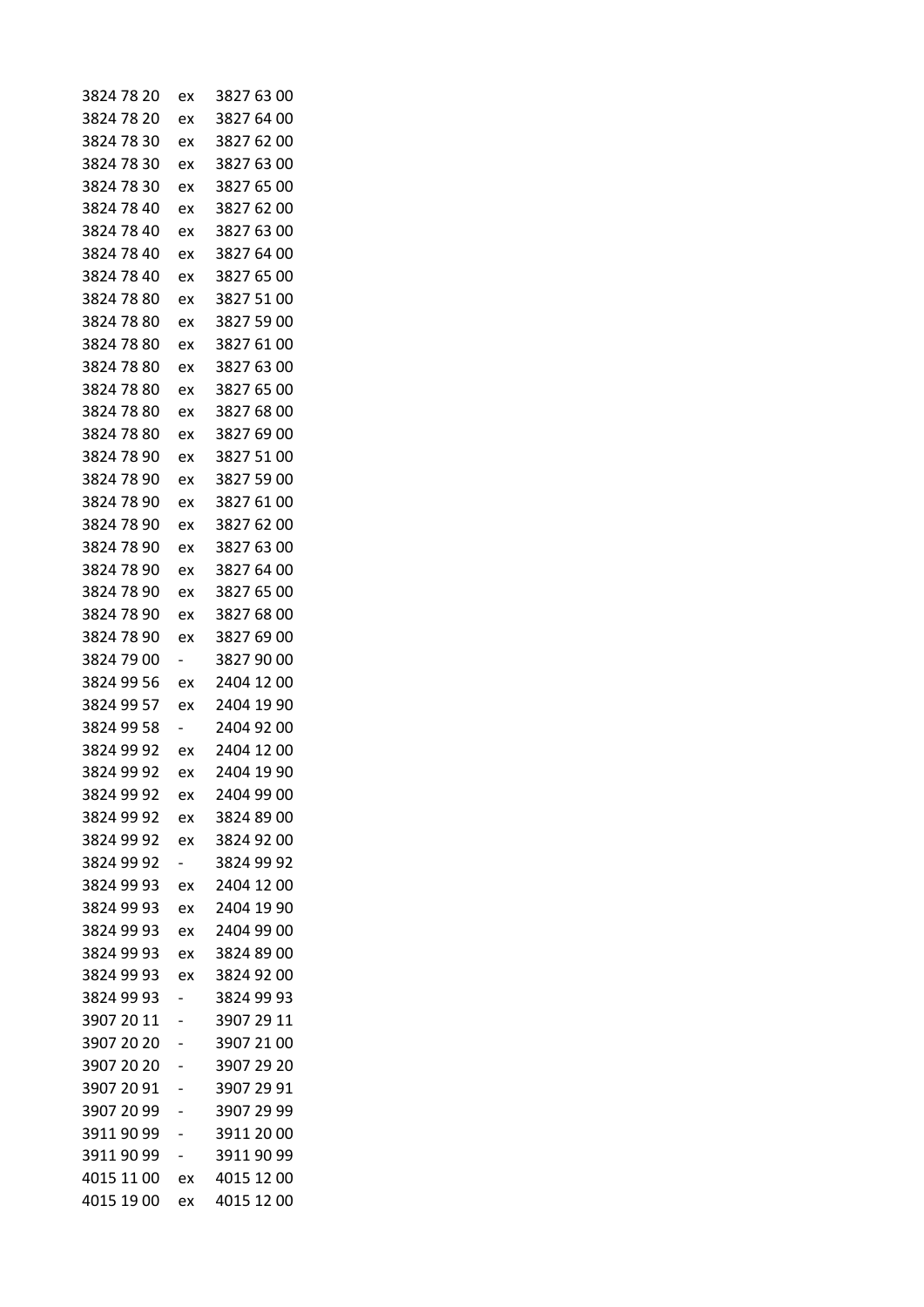| 4015 19 00 |                          | 4015 19 00 |
|------------|--------------------------|------------|
| 4401 39 00 |                          | 4401 32 00 |
| 4401 39 00 | -                        | 4401 39 00 |
| 4401 40 10 |                          | 4401 41 00 |
| 4401 40 90 |                          | 4401 49 00 |
| 4402 90 00 |                          | 4402 20 00 |
| 4402 90 00 |                          | 4402 90 00 |
| 4403 49 85 |                          | 4403 42 00 |
| 4403 49 85 | -                        | 4403 49 85 |
| 4407 11 10 | -                        | 4407 11 10 |
| 4407 11 10 | ex                       | 4407 13 00 |
| 4407 11 20 | $\overline{\phantom{0}}$ | 4407 11 20 |
| 4407 11 20 | ex                       | 4407 13 00 |
| 4407 11 90 | $\overline{\phantom{0}}$ | 4407 11 90 |
| 4407 11 90 | ex                       | 4407 13 00 |
| 4407 12 10 | $\overline{\phantom{0}}$ | 4407 12 10 |
| 4407 12 10 | ex                       | 4407 13 00 |
| 4407 12 10 | ex                       | 4407 14 00 |
| 4407 12 20 | $\overline{\phantom{0}}$ | 4407 12 20 |
| 4407 12 20 | ex                       | 4407 13 00 |
| 4407 12 20 | ex                       | 4407 14 00 |
| 4407 12 90 | $\overline{\phantom{0}}$ | 4407 12 90 |
| 4407 12 90 | ex                       | 4407 13 00 |
| 4407 12 90 | ex                       | 4407 14 00 |
| 4407 19 10 | ex                       | 4407 13 00 |
| 4407 19 10 | ex                       | 4407 14 00 |
| 4407 19 10 | $\overline{\phantom{0}}$ | 4407 19 10 |
| 4407 19 20 | ex                       | 4407 13 00 |
| 4407 19 20 | ex                       | 4407 14 00 |
| 4407 19 20 |                          | 4407 19 20 |
| 4407 19 90 | ex                       | 4407 13 00 |
| 4407 19 90 | ex                       | 4407 14 00 |
| 4407 19 90 |                          | 4407 19 90 |
| 4407 29 15 | ex                       | 4407 23 10 |
| 4407 29 15 |                          | 4407 29 15 |
| 4407 29 83 |                          | 4407 23 20 |
| 4407 29 83 |                          | 4407 29 83 |
| 4407 29 85 | ex                       | 4407 23 10 |
| 4407 29 85 |                          | 4407 29 85 |
| 4407 29 95 |                          | 4407 23 90 |
| 4407 29 95 | -                        | 4407 29 95 |
| 4411 12 90 |                          | 4411 12 92 |
| 4411 12 90 |                          | 4411 12 94 |
| 4411 13 90 |                          | 4411 13 92 |
| 4411 13 90 |                          | 4411 13 94 |
| 4411 14 90 |                          | 4411 14 92 |
| 4411 14 90 | -                        | 4411 14 95 |
| 4411 14 90 | -                        | 4411 14 97 |
| 44119310   | ex                       | 44119300   |
| 44119390   | ex                       | 44119300   |
|            |                          |            |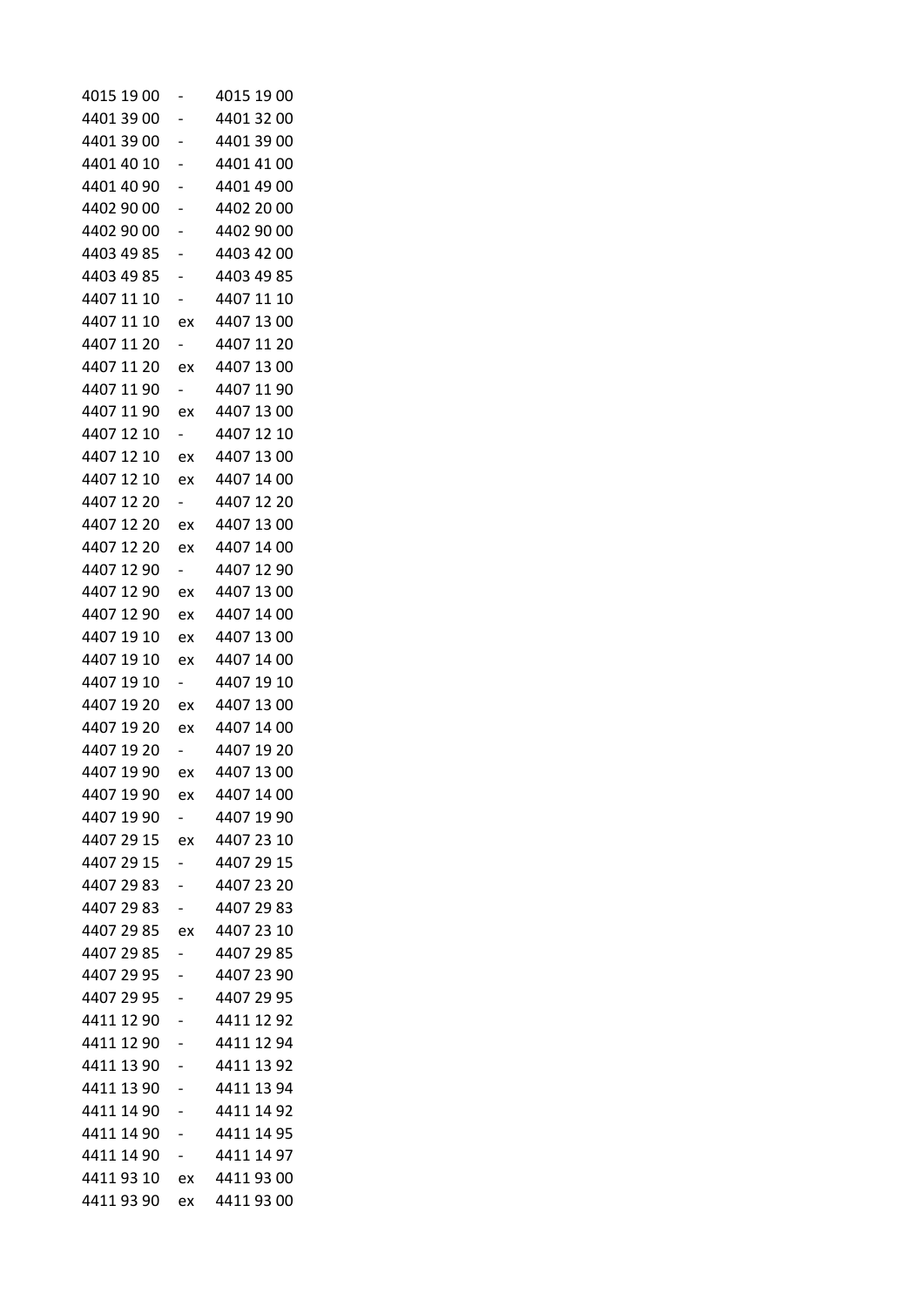| 4412 33 00 |                                | 4412 33 10 |
|------------|--------------------------------|------------|
| 4412 33 00 |                                | 4412 33 20 |
| 4412 33 00 | -                              | 4412 33 30 |
| 4412 33 00 |                                | 4412 33 90 |
| 4412 94 10 |                                | 4412 51 10 |
| 4412 94 10 |                                | 4412 52 00 |
| 4412 94 90 |                                | 4412 51 90 |
| 4412 94 90 |                                | 4412 59 00 |
| 4412 99 30 | -                              | 4412 91 10 |
| 4412 99 30 |                                | 4412 92 10 |
| 4412 99 30 |                                | 4412 99 10 |
| 4412 99 40 | ex                             | 4412 41 91 |
| 4412 99 40 | ex                             | 4412 42 00 |
| 4412 99 40 | ex                             | 4412 91 91 |
| 4412 99 40 | ex                             | 4412 92 90 |
| 4412 99 50 | ex                             | 4412 41 91 |
| 4412 99 50 | ex                             | 4412 42 00 |
| 4412 99 50 | ex                             | 4412 91 91 |
| 4412 99 50 | ex                             | 4412 92 90 |
| 4412 99 85 | -                              | 4412 41 99 |
| 4412 99 85 |                                | 4412 49 00 |
| 4412 99 85 | -                              | 4412 91 99 |
| 4412 99 85 | ex                             | 4412 92 90 |
| 4412 99 85 |                                | 4412 99 90 |
| 4414 00 10 |                                | 4414 10 10 |
| 4414 00 90 | -                              | 4414 10 90 |
| 4414 00 90 | $\overline{\phantom{0}}$       | 4414 90 00 |
| 4418 10 10 | ex                             | 4418 11 00 |
| 4418 10 50 | Ξ.                             | 4418 19 50 |
| 4418 10 90 | ex                             | 4418 11 00 |
| 4418 10 90 |                                | 4418 19 90 |
| 4418 20 10 |                                | 4418 21 10 |
| 4418 20 50 |                                | 4418 29 50 |
| 4418 20 80 |                                | 4418 21 90 |
| 4418 20 80 | -                              | 4418 29 80 |
| 4418 60 00 | -                              | 4418 30 00 |
| 4418 60 00 | ex                             | 4418 81 00 |
| 4418 60 00 | ex                             | 4418 82 00 |
| 4418 60 00 | ex                             | 4418 83 00 |
| 4418 60 00 | ex                             | 4418 89 00 |
| 4418 91 00 | ex                             | 4418 81 00 |
| 4418 91 00 | ex                             | 44188200   |
| 4418 91 00 | ex                             | 4418 83 00 |
| 4418 91 00 |                                | 4418 89 00 |
| 4418 91 00 | ex<br>$\overline{\phantom{0}}$ | 4418 91 00 |
| 4418 99 10 |                                | 4418 81 00 |
| 4418 99 90 | ex<br>ex                       | 4418 82 00 |
| 4418 99 90 |                                | 4418 83 00 |
| 4418 99 90 | ex                             | 4418 89 00 |
| 4418 99 90 | ex                             | 4418 92 00 |
|            | -                              |            |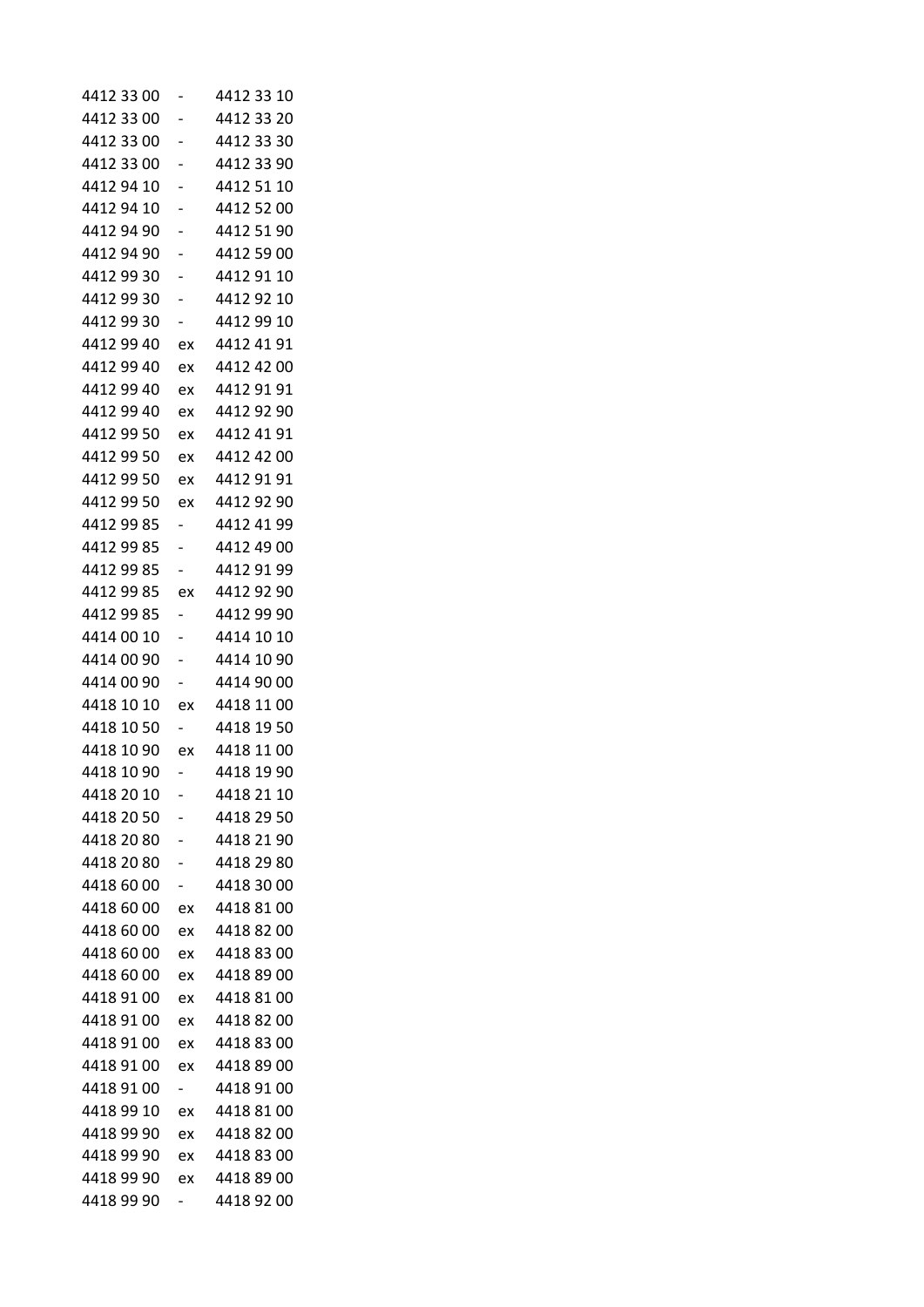| 4418 99 90 |                          | 4418 99 00 |
|------------|--------------------------|------------|
| 4419 90 10 | -                        | 4419 20 10 |
| 4419 90 90 |                          | 4419 20 90 |
| 4419 90 90 |                          | 4419 90 00 |
| 4420 10 11 |                          | 4420 11 10 |
| 4420 10 19 |                          | 4420 11 90 |
| 4420 10 19 |                          | 4420 19 00 |
| 4421 91 00 | ex                       | 4421 20 00 |
| 4421 91 00 |                          | 4421 91 00 |
| 4421 99 91 | ex                       | 4421 20 00 |
| 4905 10 00 | ex                       | 4905 90 00 |
| 4905 91 00 | $\overline{\phantom{0}}$ | 4905 20 00 |
| 4905 99 00 | ex                       | 4905 90 00 |
| 5501 10 00 |                          | 5501 11 00 |
| 5501 10 00 | -                        | 5501 19 00 |
| 5703 20 12 |                          | 5703 29 10 |
| 5703 20 18 |                          | 5703 29 19 |
| 5703 20 92 |                          | 5703 29 91 |
| 5703 20 98 |                          | 5703 21 00 |
| 5703 20 98 |                          | 5703 29 99 |
| 5703 30 12 |                          | 5703 39 10 |
| 5703 30 18 | ex                       | 5703 31 00 |
| 5703 30 18 |                          | 5703 39 19 |
| 5703 30 82 |                          | 5703 39 91 |
| 5703 30 88 | ex                       | 5703 31 00 |
| 5703 30 88 | $\overline{\phantom{0}}$ | 5703 39 99 |
| 5802 11 00 | ex                       | 5802 10 00 |
| 5802 19 00 | ex                       | 5802 10 00 |
| 6116 10 20 | ex                       | 6116 10 20 |
| 6116 10 80 | ex                       | 6116 10 80 |
| 61169100   | ex                       | 6116 10 20 |
| 61169100   | ex                       | 6116 10 80 |
| 61169100   |                          | 61169100   |
| 6116 92 00 | ex                       | 6116 10 20 |
| 6116 92 00 | ex                       | 6116 10 80 |
| 61169200   |                          | 61169200   |
| 6116 93 00 | ex                       | 6116 10 20 |
| 61169300   | ex                       | 6116 10 80 |
| 6116 93 00 |                          | 6116 93 00 |
| 61169900   | ex                       | 6116 10 20 |
| 6116 99 00 | ex                       | 6116 10 80 |
| 6116 99 00 |                          | 6116 99 00 |
| 6201 11 00 | ex                       | 6201 20 00 |
| 6201 12 10 | ex                       | 6201 30 10 |
| 6201 12 90 | ex                       | 6201 30 90 |
| 6201 13 10 | ex                       | 6201 40 10 |
| 6201 13 90 | ex                       | 6201 40 90 |
| 6201 19 00 | ex                       | 6201 90 00 |
| 6201 91 00 | ex                       | 6201 20 00 |
| 6201 92 00 | ex                       | 6201 30 10 |
|            |                          |            |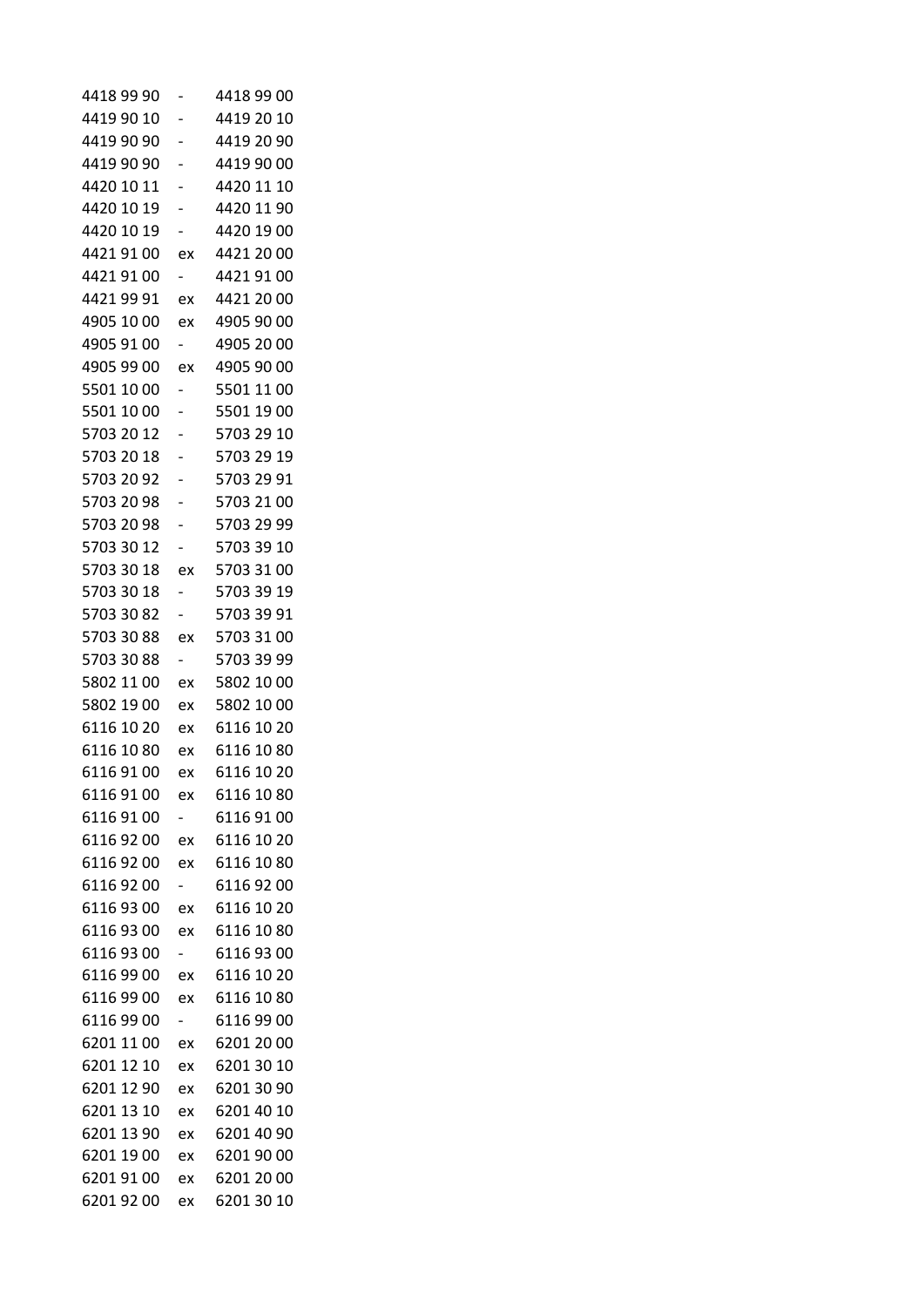| 6201 92 00 | ex                       | 6201 30 90 |
|------------|--------------------------|------------|
| 6201 93 00 | ex                       | 6201 40 10 |
| 62019300   | ex                       | 6201 40 90 |
| 6201 99 00 | ex                       | 6201 90 00 |
| 6202 11 00 | ex                       | 6202 20 00 |
| 6202 12 10 | ex                       | 6202 30 10 |
| 6202 12 90 | ex                       | 6202 30 90 |
| 6202 13 10 | ex                       | 6202 40 10 |
| 6202 13 90 | ex                       | 6202 40 90 |
| 6202 19 00 | ex                       | 6202 90 00 |
| 6202 91 00 | ex                       | 6202 20 00 |
| 6202 92 00 | ex                       | 6202 30 10 |
| 6202 92 00 | ex                       | 6202 30 90 |
| 6202 93 00 | ex                       | 6202 40 10 |
| 6202 93 00 | ex                       | 6202 40 90 |
| 6202 99 00 | ex                       | 6202 90 00 |
| 6210 20 00 | ex                       | 6210 20 00 |
| 6210 30 00 | ex                       | 6210 30 00 |
| 6210 40 00 | ex                       | 6210 20 00 |
| 6210 40 00 | $\overline{\phantom{0}}$ | 6210 40 00 |
| 6210 50 00 | ex                       | 6210 30 00 |
| 6210 50 00 | $\overline{\phantom{0}}$ | 6210 50 00 |
| 6812 92 00 | ex                       | 6812 99 90 |
| 6812 93 00 | ex                       | 6812 99 90 |
| 6812 99 90 | ex                       | 6812 99 90 |
| 6815 10 10 | -                        | 6815 11 00 |
| 6815 10 10 |                          | 6815 12 00 |
| 6815 10 10 |                          | 6815 13 00 |
| 6815 10 90 |                          | 6815 19 00 |
| 6815 91 00 | ex                       | 6815 91 00 |
| 6815 99 00 | ex                       | 6815 91 00 |
| 6815 99 00 |                          | 6815 99 00 |
| 7001 00 10 |                          | 7001 00 10 |
| 7019 19 10 | ex                       | 7019 13 00 |
| 7019 19 10 | ex                       | 7019 19 00 |
| 7019 19 90 | ex                       | 7019 13 00 |
| 7019 19 90 | ex                       | 7019 19 00 |
| 7019 31 00 |                          | 7019 14 00 |
| 7019 31 00 |                          | 7019 15 00 |
| 7019 32 00 |                          | 7019 71 00 |
| 7019 39 00 |                          | 7019 62 00 |
| 7019 39 00 |                          | 7019 69 10 |
| 7019 39 00 |                          | 7019 72 00 |
| 7019 39 00 |                          | 7019 73 00 |
| 7019 39 00 | -                        | 7019 80 10 |
| 7019 39 00 | ex                       | 7019 90 00 |
| 7019 40 00 | -                        | 7019 61 00 |
| 7019 40 00 | ex                       | 7019 65 00 |
| 7019 40 00 | ex                       | 7019 66 00 |
| 7019 40 00 | ex                       | 7019 90 00 |
|            |                          |            |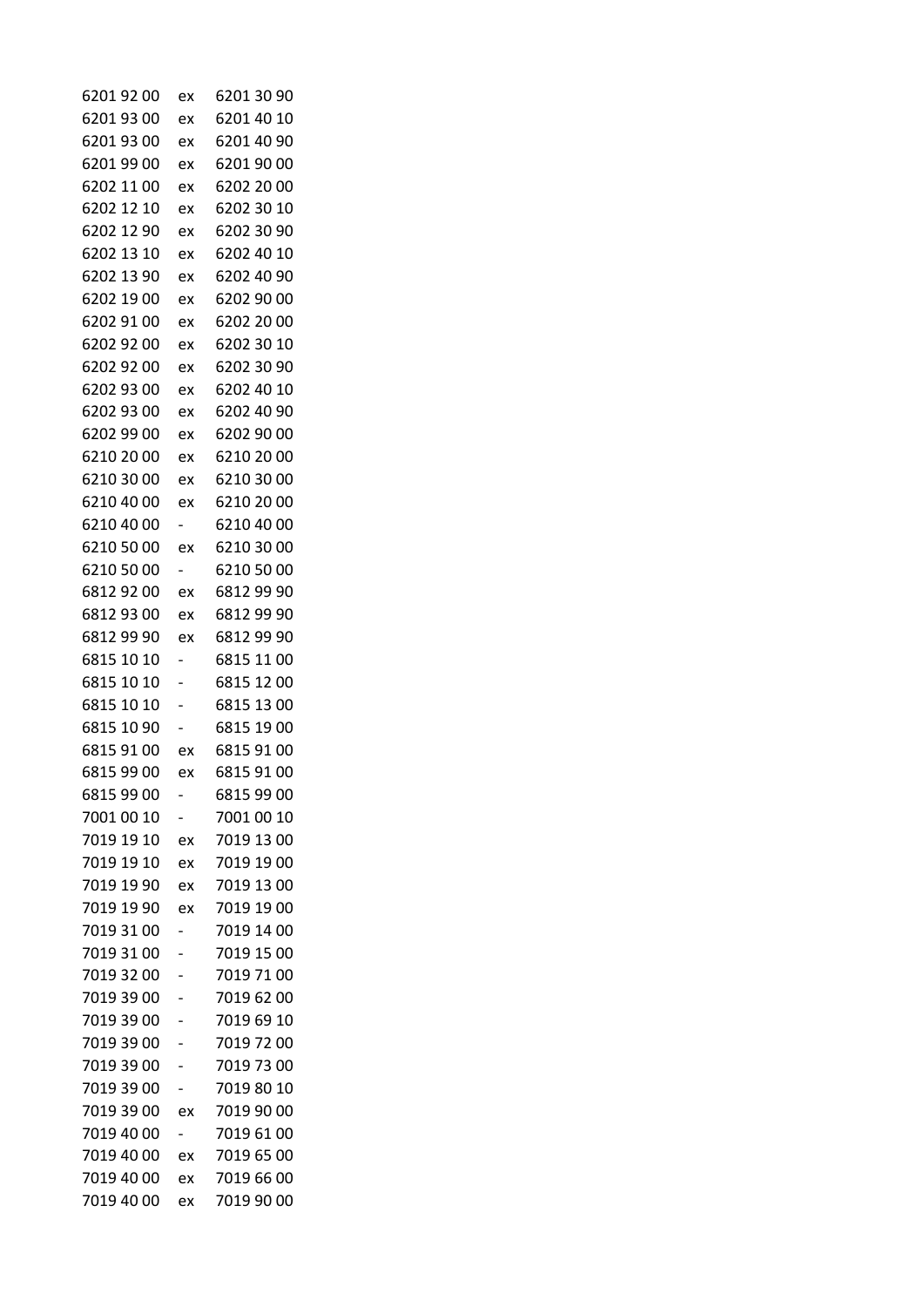| 7019 51 00               | ex | 7019 63 00               |
|--------------------------|----|--------------------------|
| 7019 51 00               | ex | 7019 64 00               |
| 7019 51 00               | ex | 7019 65 00               |
| 7019 51 00               | ex | 7019 69 90               |
| 7019 51 00               | ex | 7019 90 00               |
| 7019 52 00               | ex | 7019 63 00               |
| 7019 52 00               | ex | 7019 64 00               |
| 7019 52 00               | ex | 7019 66 00               |
| 7019 52 00               | ex | 7019 90 00               |
| 7019 59 00               | ex | 7019 63 00               |
| 7019 59 00               | ex | 7019 64 00               |
| 7019 59 00               | ex | 7019 66 00               |
| 7019 59 00               | ex | 7019 69 90               |
| 7019 59 00               | ex | 7019 90 00               |
| 7019 90 00               | ex | 7019 69 90               |
| 7019 90 00               | -  | 7019 80 90               |
| 7019 90 00               | ex | 7019 90 00               |
| 7104 20 10               |    | 7104 21 00               |
| 7104 20 90               |    | 7104 29 00               |
| 7104 90 10               |    | 7104 91 00               |
| 7104 90 90               |    | 7104 99 00               |
| 7112 91 00               | -  | 7112 91 00               |
| 7112 91 00               | ex | 8549 21 00               |
| 7112 91 00               | ex | 8549 29 00               |
| 7112 92 00               | -  | 7112 92 00               |
| 7112 92 00               | ex | 8549 21 00               |
| 7112 92 00               | ex | 8549 29 00               |
| 7112 99 00               | Ξ. | 7112 99 00               |
| 7112 99 00               | ex | 8549 21 00               |
| 7112 99 00               | ex | 8549 29 00               |
| 7304 39 10               | ex | 7304 39 82               |
| 7304 39 10               | ex | 7304 39 83               |
| 7304 39 10               | ex | 7304 39 88               |
| 7304 39 52               | ex | 7304 39 50               |
| 7304 39 58               | ex | 7304 39 50               |
| 7304 39 92               | ex | 7304 39 82               |
| 7304 39 93               | ex | 7304 39 83               |
| 7304 39 98               | ex | 7304 39 88               |
| 7304 49 10               | ex | 7304 49 83               |
| 7304 49 10               | ex | 7304 49 85               |
| 7304 49 10               | ex | 7304 49 89               |
| 7304 49 93               | ex | 7304 49 83               |
| 7304 49 95               | ex | 7304 49 85               |
| 7304 49 99               | ex | 7304 49 89               |
| 7304 51 12               |    | 7304 51 10               |
|                          | ex |                          |
| 7304 51 18               | ex | 7304 51 10               |
| 7304 59 10<br>7304 59 10 | ex | 7304 59 82<br>7304 59 83 |
|                          | ex | 7304 59 89               |
| 7304 59 10               | ex |                          |
| 7304 59 32               | ex | 7304 59 30               |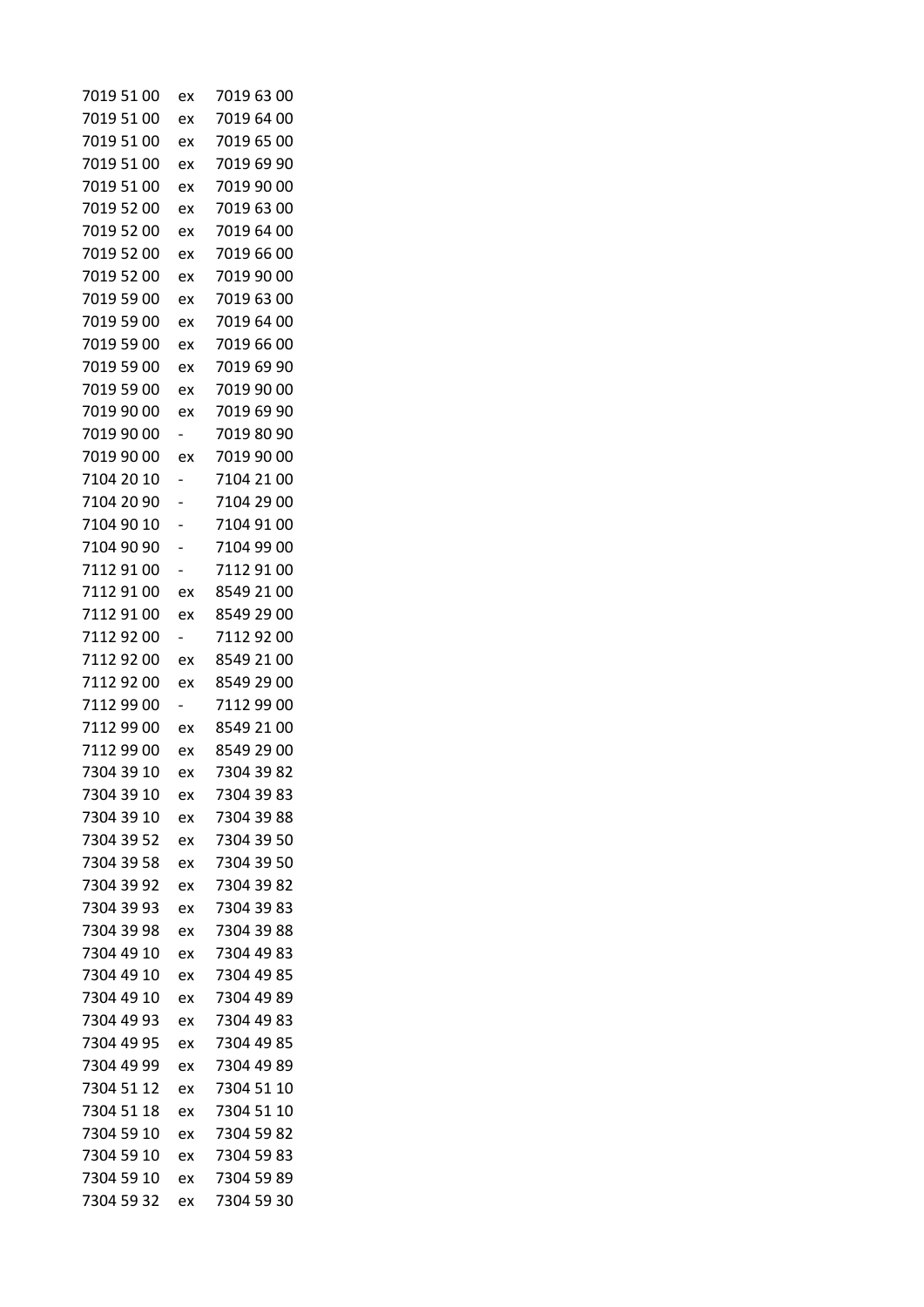| 7304 59 38 | ex                       | 7304 59 30 |
|------------|--------------------------|------------|
| 7304 59 92 | ex                       | 7304 59 82 |
| 7304 59 93 | ex                       | 7304 59 83 |
| 7304 59 99 | ex                       | 7304 59 89 |
| 7306 11 10 | ex                       | 7306 11 00 |
| 7306 11 90 | ex                       | 7306 11 00 |
| 7306 19 10 | ex                       | 7306 19 00 |
| 7306 19 90 | ex                       | 7306 19 00 |
| 7306 30 11 | ex                       | 7306 30 12 |
| 7306 30 11 | ex                       | 7306 30 18 |
| 7306 30 19 | ex                       | 7306 30 12 |
| 7306 30 19 | ex                       | 7306 30 18 |
| 7306 50 20 |                          | 7306 50 21 |
| 7306 50 20 |                          | 7306 50 29 |
| 7419 10 00 | ex                       | 7419 20 00 |
| 7419 10 00 | ex                       | 7419 80 90 |
| 7419 91 00 | ex                       | 7419 20 00 |
| 7419 99 10 |                          | 7419 80 10 |
| 7419 99 30 | $\overline{\phantom{0}}$ | 7419 80 30 |
| 7419 99 90 | ex                       | 7419 80 90 |
| 7606 11 10 | ex                       | 7606 11 30 |
| 7606 11 10 | Ξ.                       | 7606 11 50 |
| 7606 11 91 | ex                       | 7606 11 30 |
| 7606 11 91 |                          | 7606 11 91 |
| 7606 11 93 | ex                       | 7606 11 30 |
| 7606 11 93 | Ξ.                       | 7606 11 93 |
| 7606 11 99 | ex                       | 7606 11 30 |
| 7606 11 99 |                          | 7606 11 99 |
| 7606 12 20 | ex                       | 7606 12 30 |
| 7606 12 20 |                          | 7606 12 50 |
| 7606 12 92 | ex                       | 7606 12 30 |
| 7606 12 92 |                          | 7606 12 92 |
| 7606 12 93 | ex                       | 7606 12 30 |
| 7606 12 93 | $\overline{\phantom{0}}$ | 7606 12 93 |
| 7606 12 99 | ex                       | 7606 12 30 |
| 7606 12 99 |                          | 7606 12 99 |
| 7607 20 90 |                          | 7607 20 91 |
| 7607 20 90 |                          | 7607 20 99 |
| 8103 90 10 |                          | 8103 99 10 |
| 8103 90 90 |                          | 8103 91 00 |
| 8103 90 90 |                          | 8103 99 90 |
| 8106 00 10 |                          | 8106 10 10 |
| 8106 00 10 |                          | 8106 90 10 |
| 8106 00 90 |                          | 8106 10 90 |
| 8106 00 90 |                          | 8106 90 90 |
| 8107 20 00 |                          | 8112 69 10 |
| 8107 30 00 |                          | 8112 61 00 |
| 8107 90 00 |                          | 8112 69 90 |
| 8109 20 00 |                          | 8109 21 00 |
| 8109 20 00 |                          | 8109 29 00 |
|            |                          |            |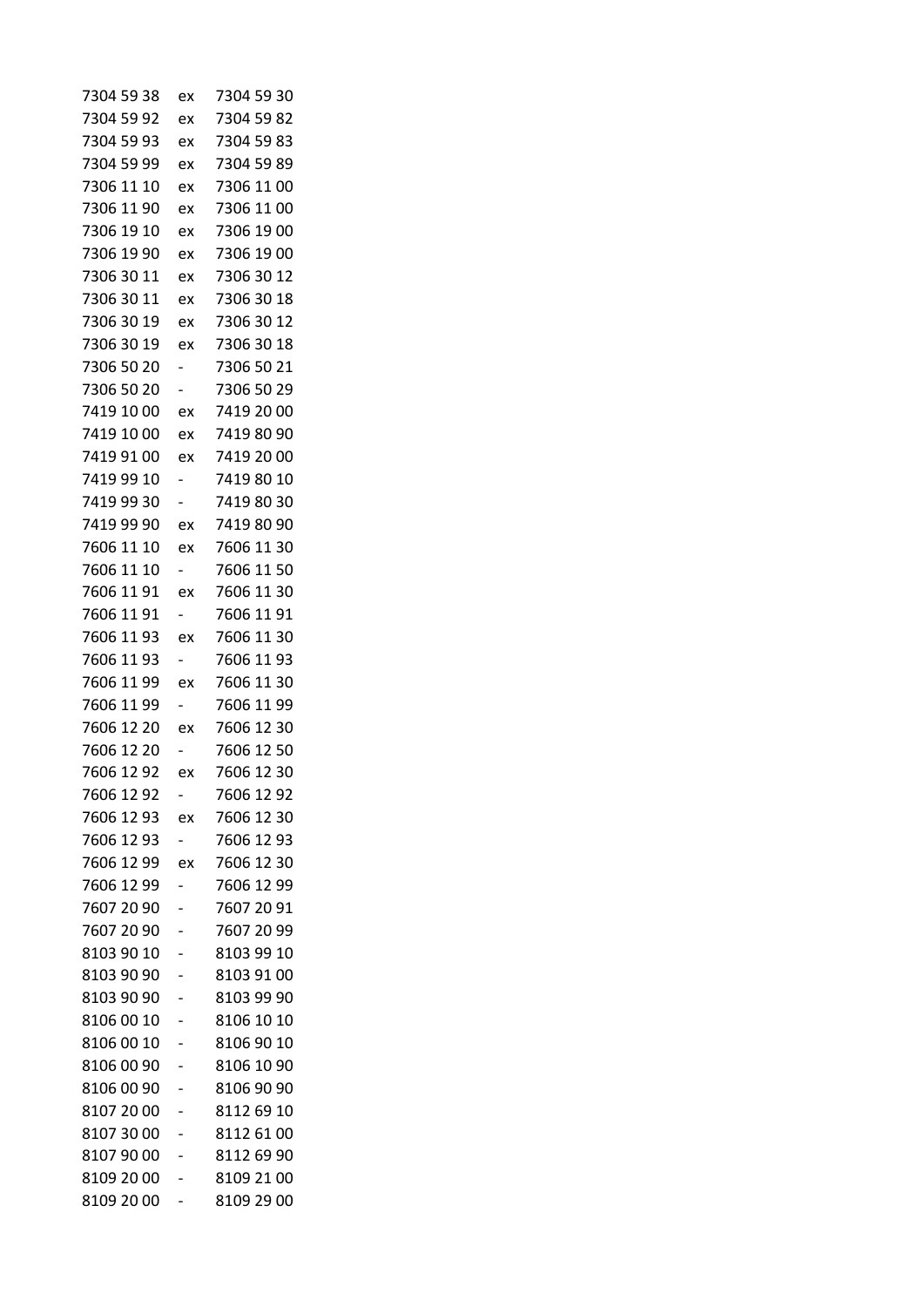| 8109 30 00 |                          | 8109 31 00 |
|------------|--------------------------|------------|
| 8109 30 00 |                          | 8109 39 00 |
| 8109 90 00 |                          | 8109 91 00 |
| 8109 90 00 |                          | 8109 99 00 |
| 8112 92 10 |                          | 8112 31 00 |
| 81129221   |                          | 8112 41 10 |
| 81129221   |                          | 8112 92 21 |
| 8112 92 31 |                          | 8112 41 90 |
| 81129231   |                          | 81129240   |
| 8112 99 20 |                          | 8112 39 00 |
| 8112 99 20 |                          | 8112 99 40 |
| 8112 99 30 |                          | 8112 49 00 |
| 8112 99 30 |                          | 8112 99 50 |
| 8414 60 00 |                          | 8414 60 00 |
| 8414 60 00 | ex                       | 8414 70 00 |
| 8414 80 80 | ex                       | 8414 70 00 |
| 8414 80 80 | $\overline{\phantom{0}}$ | 8414 80 80 |
| 8414 90 00 | ex                       | 8414 90 00 |
| 8418 10 20 | ex                       | 8418 10 20 |
| 8418 10 80 | ex                       | 8418 10 80 |
| 8418 50 11 | ex                       | 8418 10 20 |
| 8418 50 11 | ex                       | 8418 10 80 |
| 8418 50 11 |                          | 8418 50 11 |
| 8418 50 19 | ex                       | 8418 10 20 |
| 8418 50 19 | ex                       | 8418 10 80 |
| 8418 50 19 | $\overline{\phantom{0}}$ | 8418 50 19 |
| 8418 50 90 | ex                       | 8418 10 20 |
| 8418 50 90 | ex                       | 8418 10 80 |
| 8418 50 90 |                          | 8418 50 90 |
| 8419 19 00 |                          | 8419 12 00 |
| 8419 19 00 |                          | 8419 19 00 |
| 8419 31 00 | ex                       | 8419 33 00 |
| 8419 31 00 |                          | 8419 34 00 |
| 8419 32 00 | ex                       | 8419 33 00 |
| 8419 32 00 |                          | 8419 35 00 |
| 8419 39 00 | ex                       | 8419 33 00 |
| 8419 39 00 |                          | 8419 39 00 |
| 8421 39 35 | ex                       | 8421 32 00 |
| 8421 39 35 | $\overline{\phantom{0}}$ | 8421 39 35 |
| 8421 39 85 | ex                       | 8414 70 00 |
| 8421 39 85 | ex                       | 8421 32 00 |
| 8421 39 85 |                          | 8421 39 85 |
| 8421 99 90 | ex                       | 8414 90 00 |
| 8421 99 90 |                          | 84219990   |
| 8428 90 90 |                          | 8428 70 00 |
| 8428 90 90 |                          | 8428 90 90 |
| 8438 80 99 |                          | 8438 80 99 |
| 8438 80 99 | ex                       | 8479 20 00 |
| 84418000   |                          | 84418000   |
| 84418000   | ex                       | 8485 80 00 |
|            |                          |            |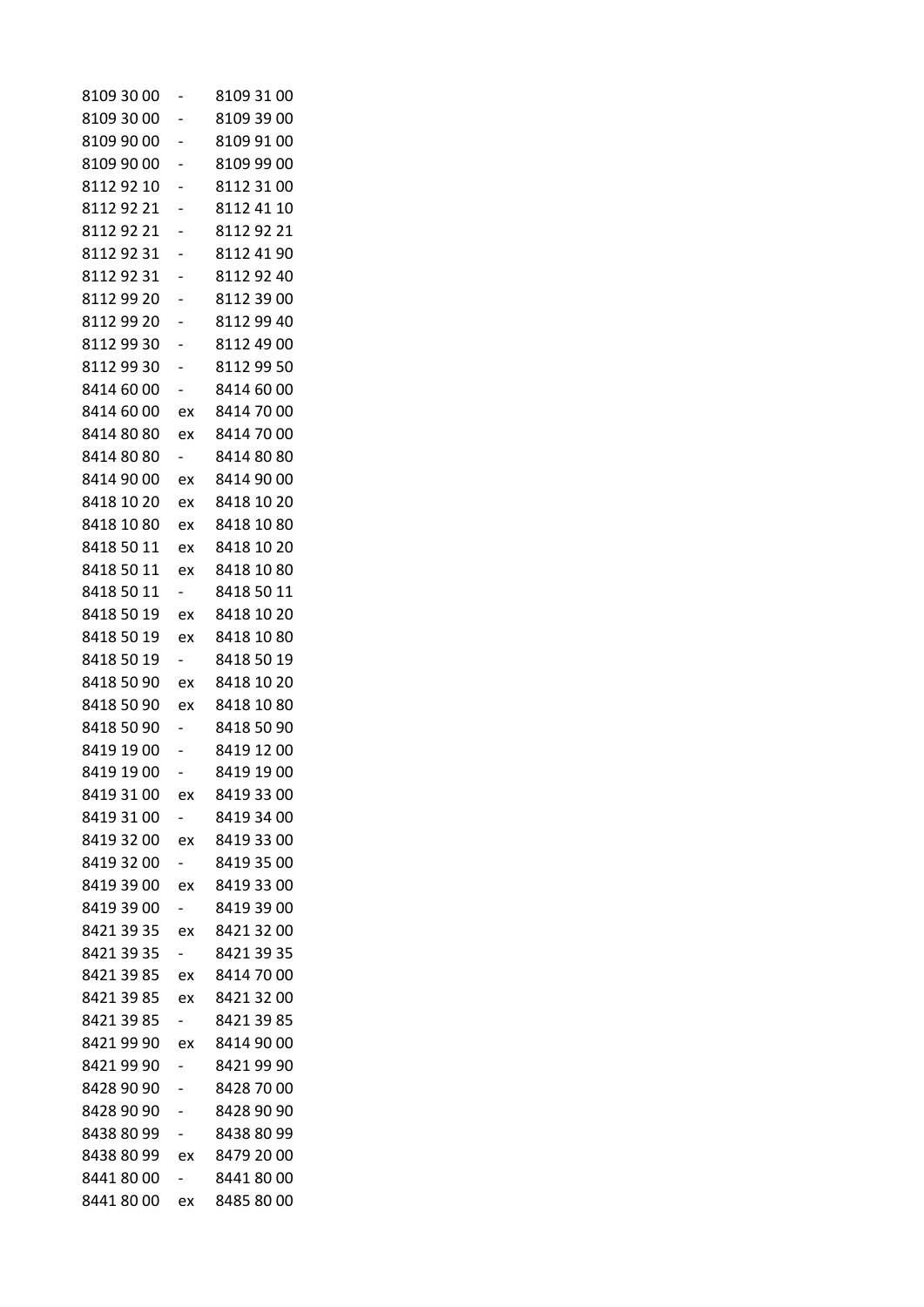| 8462 10 10 |                          | 8462 11<br>10 |
|------------|--------------------------|---------------|
| 8462 10 10 | -                        | 8462 19 10    |
| 8462 10 10 | ex                       | 8462 51 00    |
| 8462 10 10 | ex                       | 8462 61 10    |
| 8462 10 10 | ex                       | 8462 62 10    |
| 8462 10 10 | ex                       | 8462 63 10    |
| 8462 10 10 | ex                       | 8462 69 10    |
| 8462 10 10 | ex                       | 8462 90 10    |
| 8462 10 90 |                          | 8462 11 90    |
| 8462 10 90 | -                        | 8462 19 90    |
| 8462 10 90 | ex                       | 8462 59 00    |
| 8462 10 90 | ex                       | 8462 61 90    |
| 8462 10 90 | ex                       | 8462 62 90    |
| 8462 10 90 | ex                       | 8462 63 90    |
| 8462 10 90 | ex                       | 8462 69 90    |
| 8462 10 90 | ex                       | 8462 90 90    |
| 8462 21 10 | -                        | 8462 22 10    |
| 8462 21 10 |                          | 8462 23 00    |
| 8462 21 10 | -                        | 8462 24 00    |
| 8462 21 10 |                          | 8462 25 00    |
| 8462 21 10 | ex                       | 8462 26 00    |
| 8462 21 10 | $\overline{\phantom{0}}$ | 8462 29 10    |
| 8462 21 10 | ex                       | 8462 61 10    |
| 8462 21 10 | ex                       | 8462 62 10    |
| 8462 21 10 | ex                       | 8462 63 10    |
| 8462 21 10 | ex                       | 8462 69 10    |
| 8462 21 10 | ex                       | 8462 90 10    |
| 8462 21 80 | ex                       | 8462 26 00    |
| 8462 21 80 | ex                       | 8462 51 00    |
| 8462 21 80 | ex                       | 8462 61 10    |
| 8462 21 80 | ex                       | 8462 62 10    |
| 8462 21 80 | ex                       | 8462 63 10    |
| 8462 21 80 | ex                       | 8462 69 10    |
| 8462 21 80 | ex                       | 8462 90 10    |
| 8462 29 10 |                          | 8462 22 90    |
| 8462 29 10 | -                        | 8462 29 90    |
| 8462 29 10 | ex                       | 8462 61 90    |
| 8462 29 10 | ex                       | 8462 62 90    |
| 8462 29 10 | ex                       | 8462 63 90    |
| 8462 29 10 | ex                       | 8462 69 90    |
| 8462 29 10 | ex                       | 8462 90 90    |
| 8462 29 91 | ex                       | 8462 59 00    |
| 8462 29 91 | ex                       | 8462 61 90    |
| 8462 29 91 | ex                       | 8462 90 90    |
| 8462 29 98 | ex                       | 8462 59 00    |
| 8462 29 98 | ex                       | 8462 62 90    |
| 8462 29 98 | ex                       | 8462 63 90    |
| 8462 29 98 | ex                       | 8462 69 90    |
| 8462 29 98 | ex                       | 8462 90 90    |
| 8462 31 00 | -                        | 8462 32 10    |
|            |                          |               |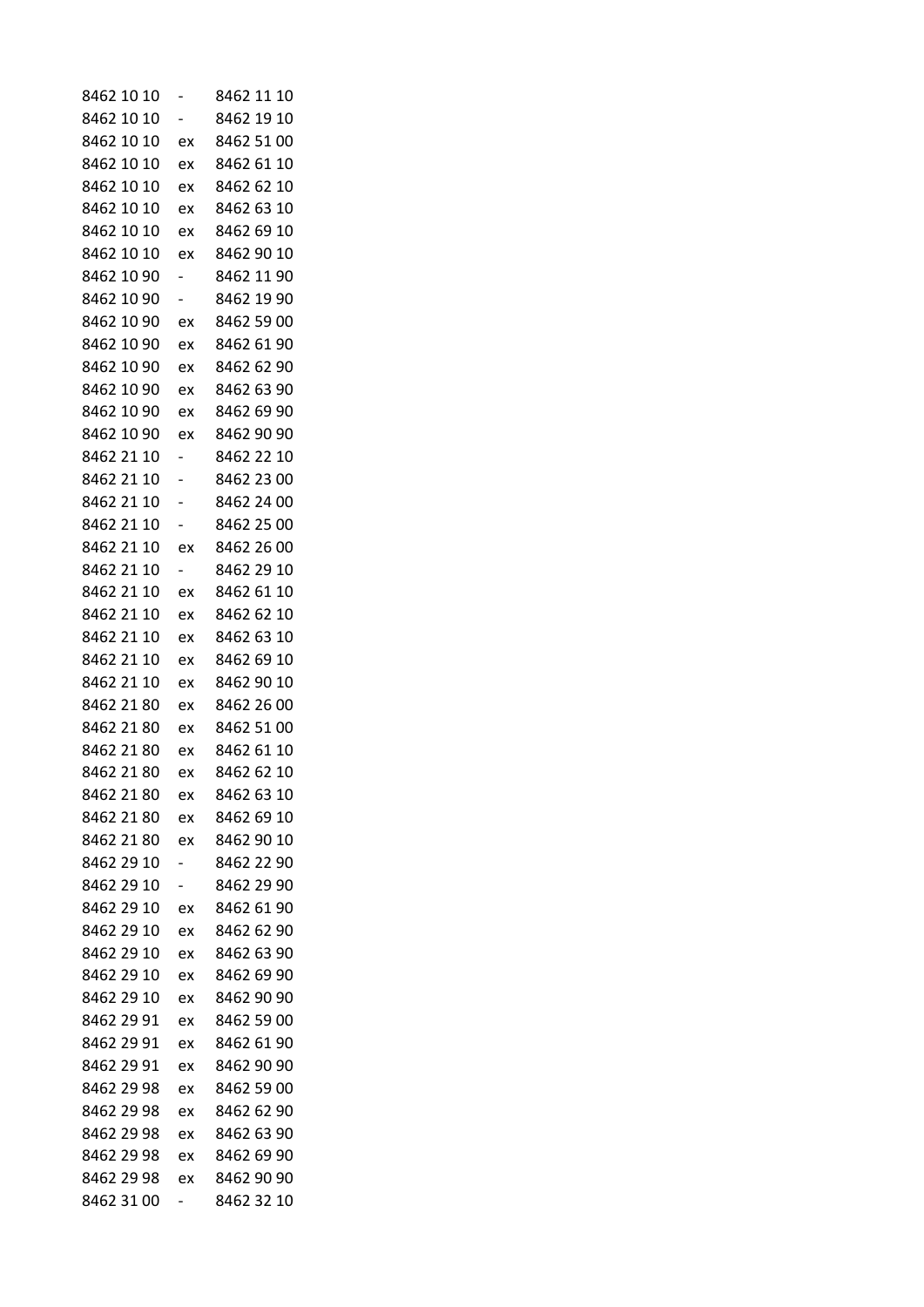| 8462 31 00 |    | 8462 33 00 |
|------------|----|------------|
| 8462 31 00 | ex | 8462 51 00 |
| 8462 31 00 | ex | 8462 61 10 |
| 8462 31 00 | ex | 8462 62 10 |
| 8462 31 00 | ex | 8462 63 10 |
| 8462 31 00 | ex | 8462 69 10 |
| 8462 31 00 | ex | 8462 90 10 |
| 8462 39 10 | -  | 8462 32 90 |
| 8462 39 10 | -  | 8462 39 00 |
| 8462 39 10 | ex | 8462 61 90 |
| 8462 39 10 | ex | 8462 62 90 |
| 8462 39 10 | ex | 8462 63 90 |
| 8462 39 10 | ex | 8462 69 90 |
| 8462 39 10 | ex | 8462 90 90 |
| 8462 39 91 | ex | 8462 59 00 |
| 8462 39 91 | ex | 8462 61 90 |
| 8462 39 91 | ex | 8462 90 90 |
| 8462 39 99 | ex | 8462 59 00 |
| 8462 39 99 | ex | 8462 62 90 |
| 8462 39 99 | ex | 8462 63 90 |
| 8462 39 99 | ex | 8462 69 90 |
| 8462 39 99 | ex | 8462 90 90 |
| 8462 41 10 | ex | 8462 42 00 |
| 8462 41 10 | ex | 8462 61 10 |
| 8462 41 10 | ex | 8462 62 10 |
| 8462 41 10 | ex | 8462 63 10 |
| 8462 41 10 | ex | 8462 69 10 |
| 8462 41 10 | ex | 8462 90 10 |
| 8462 41 90 | ex | 8462 51 00 |
| 8462 41 90 | ex | 8462 61 10 |
| 8462 41 90 | ex | 8462 62 10 |
| 8462 41 90 | ex | 8462 63 10 |
| 8462 41 90 | ex | 8462 69 10 |
| 8462 41 90 | ex | 8462 90 10 |
| 8462 49 10 | ex | 8462 49 00 |
| 8462 49 10 | ex | 8462 61 90 |
| 8462 49 10 | ex | 8462 62 90 |
| 8462 49 10 | ex | 8462 63 90 |
| 8462 49 10 | ex | 8462 69 90 |
| 8462 49 10 | ex | 8462 90 90 |
| 8462 49 90 | ex | 8462 59 00 |
| 8462 49 90 | ex | 8462 61 90 |
| 8462 49 90 | ex | 8462 62 90 |
| 8462 49 90 | ex | 8462 63 90 |
| 8462 49 90 | ex | 8462 69 90 |
| 8462 49 90 | ex | 8462 90 90 |
| 8462 91 20 | ex | 8462 61 10 |
| 8462 91 20 | ex | 8462 90 10 |
| 8462 91 80 | ex | 8462 61 90 |
| 8462 91 80 | ex | 8462 90 90 |
|            |    |            |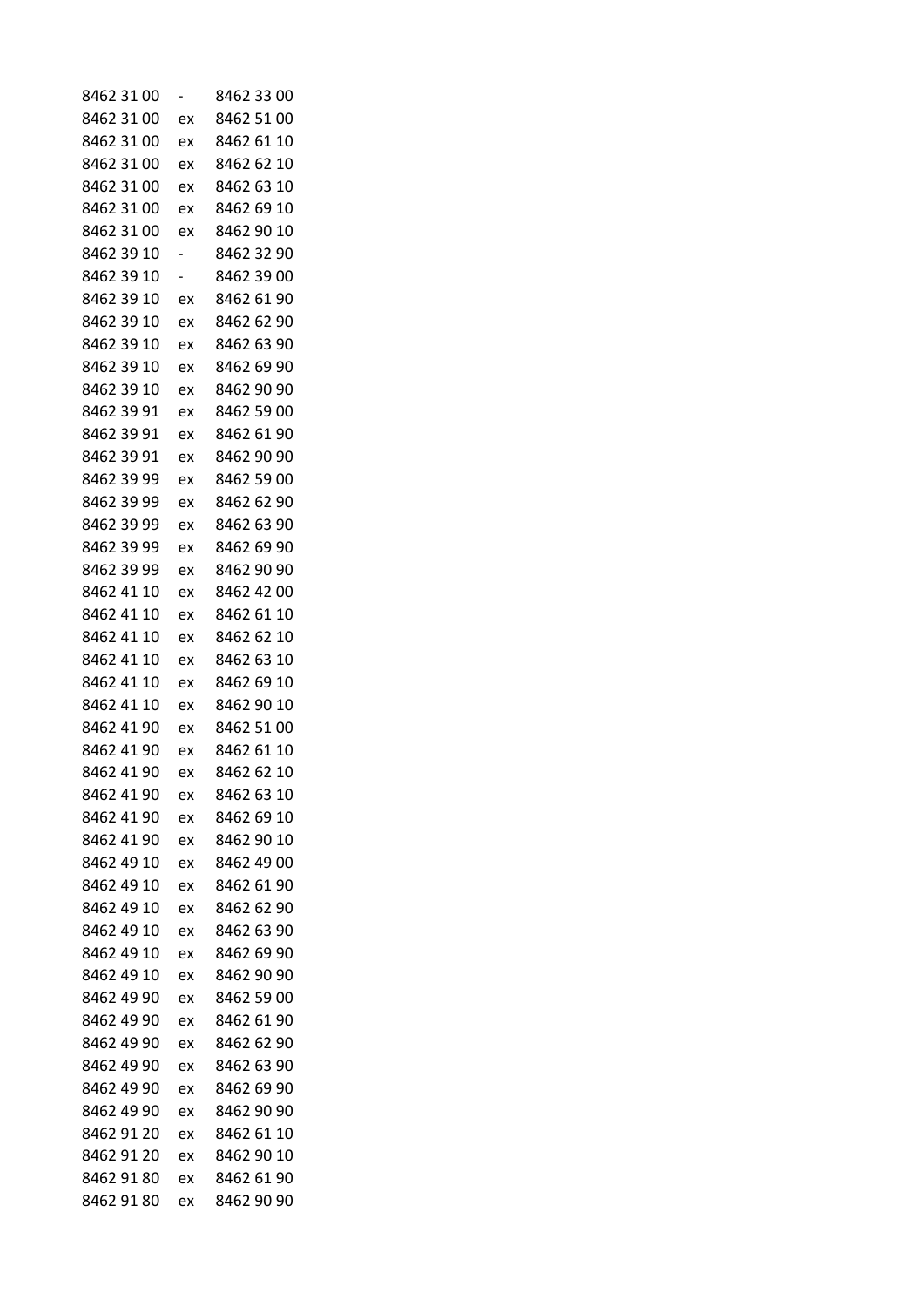| 8462 99 20 | ex                       | 8462 42 00 |
|------------|--------------------------|------------|
| 8462 99 20 | ex                       | 8462 62 10 |
| 8462 99 20 | ex                       | 8462 63 10 |
| 8462 99 20 | ex                       | 8462 69 10 |
| 8462 99 20 | ex                       | 8462 90 10 |
| 8462 99 80 | ex                       | 8462 49 00 |
| 8462 99 80 | ex                       | 8462 62 90 |
| 8462 99 80 | ex                       | 8462 63 90 |
| 8462 99 80 | ex                       | 8462 69 90 |
| 8462 99 80 | ex                       | 8462 90 90 |
| 8463 90 00 |                          | 8463 90 00 |
| 8463 90 00 |                          | 8485 10 00 |
| 8465 99 00 |                          | 8465 99 00 |
| 8465 99 00 | ex                       | 8485 80 00 |
| 8466 94 00 |                          | 8466 94 00 |
| 8466 94 00 | ex                       | 8485 90 90 |
| 8474 80 90 | -                        | 8474 80 90 |
| 8474 80 90 |                          | 8485 30 10 |
| 8474 90 90 |                          | 8474 90 90 |
| 8474 90 90 |                          | 8485 90 10 |
| 8475 29 00 |                          | 8475 29 00 |
| 8475 29 00 | ex                       | 8485 30 90 |
| 8475 90 90 |                          | 8475 90 90 |
| 8475 90 90 | ex                       | 8485 90 90 |
| 84778099   | -                        | 8477 80 99 |
| 84778099   | -                        | 8485 20 00 |
| 8477 90 10 |                          | 8477 90 10 |
| 8477 90 10 | ex                       | 8485 90 90 |
| 84779080   |                          | 8477 90 80 |
| 84779080   | ex                       | 8485 90 90 |
| 8479 20 00 | ex                       | 8479 20 00 |
| 8479 81 00 |                          | 8479 81 00 |
| 8479 81 00 | ex                       | 8479 83 00 |
| 8479 89 97 | ex                       | 8479 83 00 |
| 8479 89 97 |                          | 8479 89 97 |
| 8479 89 97 | ex                       | 8485 30 90 |
| 8479 89 97 | ex                       | 8485 80 00 |
| 8479 90 20 | $\overline{\phantom{0}}$ | 8479 90 20 |
| 8479 90 20 | ex                       | 8485 90 90 |
| 8479 90 70 | ۰,                       | 8479 90 70 |
| 8479 90 70 | ex                       | 8485 90 90 |
| 8501 31 00 |                          | 8501 31 00 |
| 8501 31 00 | ۰,                       | 8501 71 00 |
| 8501 31 00 | ex                       | 8501 72 00 |
| 8501 32 00 | Ξ.                       | 8501 32 00 |
| 8501 32 00 | ex                       | 8501 72 00 |
| 8501 33 00 | $\overline{\phantom{0}}$ | 8501 33 00 |
| 8501 33 00 | ex                       | 85017200   |
| 8501 34 00 |                          | 8501 34 00 |
| 8501 34 00 | ex                       | 8501 72 00 |
|            |                          |            |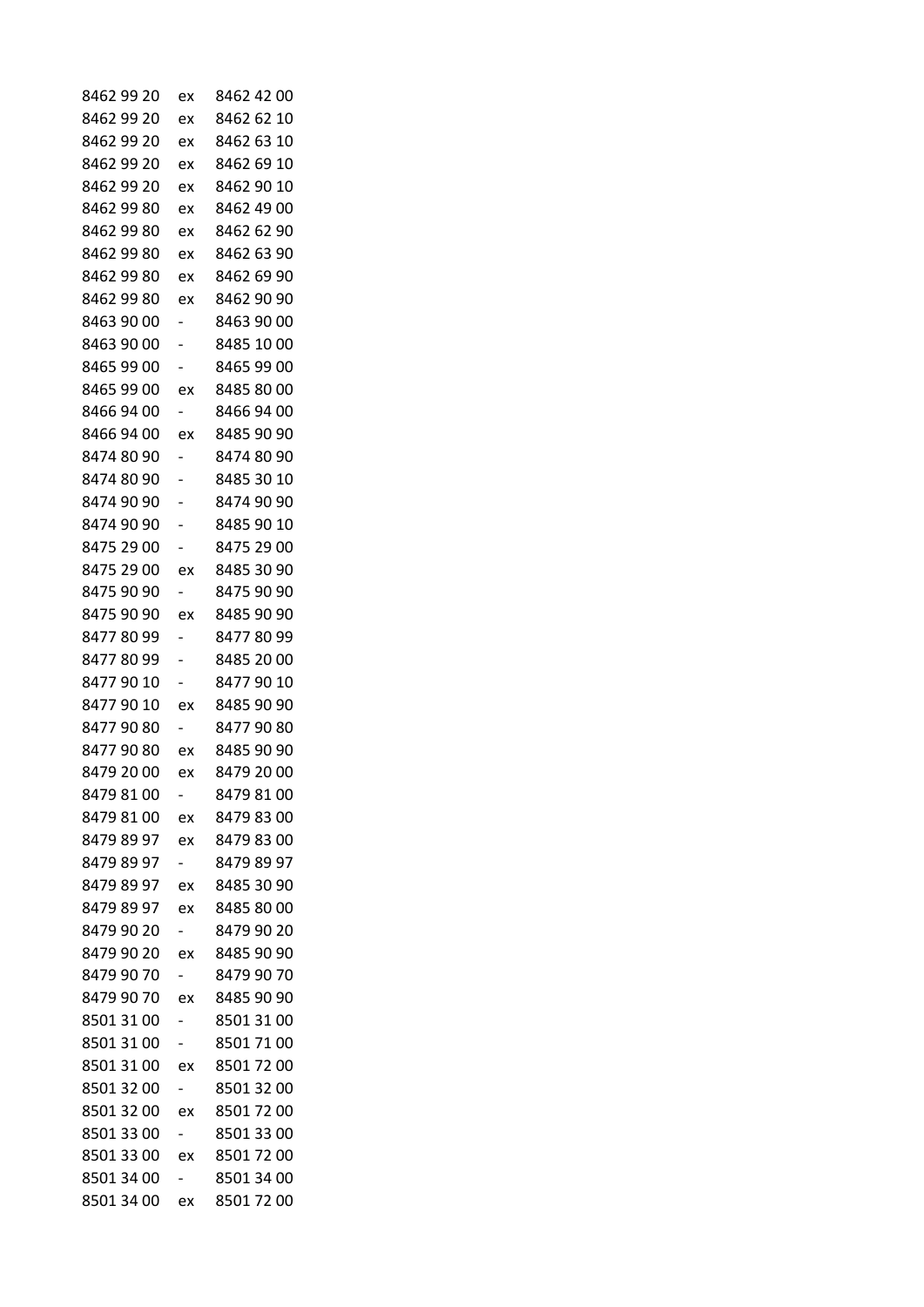| 8501 61 20 |                          | 8501 61 20 |
|------------|--------------------------|------------|
| 8501 61 20 | ex                       | 8501 80 00 |
| 8501 61 80 | $\overline{\phantom{0}}$ | 8501 61 80 |
| 8501 61 80 | ex                       | 8501 80 00 |
| 8501 62 00 |                          | 8501 62 00 |
| 8501 62 00 | ex                       | 8501 80 00 |
| 8501 63 00 | $\overline{\phantom{0}}$ | 8501 63 00 |
| 8501 63 00 | ex                       | 8501 80 00 |
| 8501 64 00 |                          | 8501 64 00 |
| 8501 64 00 | ex                       | 8501 80 00 |
| 8507 40 00 | ex                       | 8507 80 00 |
| 85078000   | ex                       | 85078000   |
| 8514 10 10 | $\overline{\phantom{a}}$ | 8514 19 10 |
| 8514 10 80 |                          | 8514 11 00 |
| 8514 10 80 |                          | 8514 19 80 |
| 8514 30 20 |                          | 8514 31 10 |
| 8514 30 20 |                          | 8514 32 10 |
| 8514 30 20 |                          | 8514 39 10 |
| 8514 30 80 |                          | 8514 31 90 |
| 8514 30 80 |                          | 8514 32 90 |
| 8514 30 80 |                          | 8514 39 90 |
| 8517 12 00 |                          | 8517 13 00 |
| 8517 12 00 |                          | 8517 14 00 |
| 85177000   |                          | 85177100   |
| 85177000   |                          | 85177900   |
| 8519 50 00 | ex                       | 85198100   |
| 85198100   | ex                       | 8519 81 00 |
| 8525 80 11 | ex                       | 8525 81 00 |
| 8525 80 11 | ex                       | 8525 82 00 |
| 8525 80 11 | ex                       | 8525 83 00 |
| 8525 80 11 | ex                       | 8525 89 00 |
| 8525 80 19 | ex                       | 8525 81 00 |
| 8525 80 19 | ex                       | 8525 82 00 |
| 8525 80 19 | ex                       | 8525 83 00 |
| 8525 80 19 | ex                       | 8525 89 00 |
| 8525 80 19 | ex                       | 8806 21 10 |
| 8525 80 19 | ex                       | 8806 22 10 |
| 8525 80 30 | ex                       | 8525 81 00 |
| 8525 80 30 | ex                       | 8525 82 00 |
| 8525 80 30 | ex                       | 8525 83 00 |
| 8525 80 30 | ex                       | 8525 89 00 |
| 8525 80 30 | ex                       | 8806 21 10 |
| 8525 80 30 | ex                       | 8806 22 10 |
| 8525 80 91 | ex                       | 8525 81 00 |
| 8525 80 91 | ex                       | 8525 82 00 |
| 8525 80 91 | ex                       | 8525 83 00 |
| 8525 80 91 | ex                       | 8525 89 00 |
| 8525 80 91 | ex                       | 8806 21 10 |
| 8525 80 91 | ex                       | 8806 22 10 |
| 8525 80 99 | ex                       | 8525 81 00 |
|            |                          |            |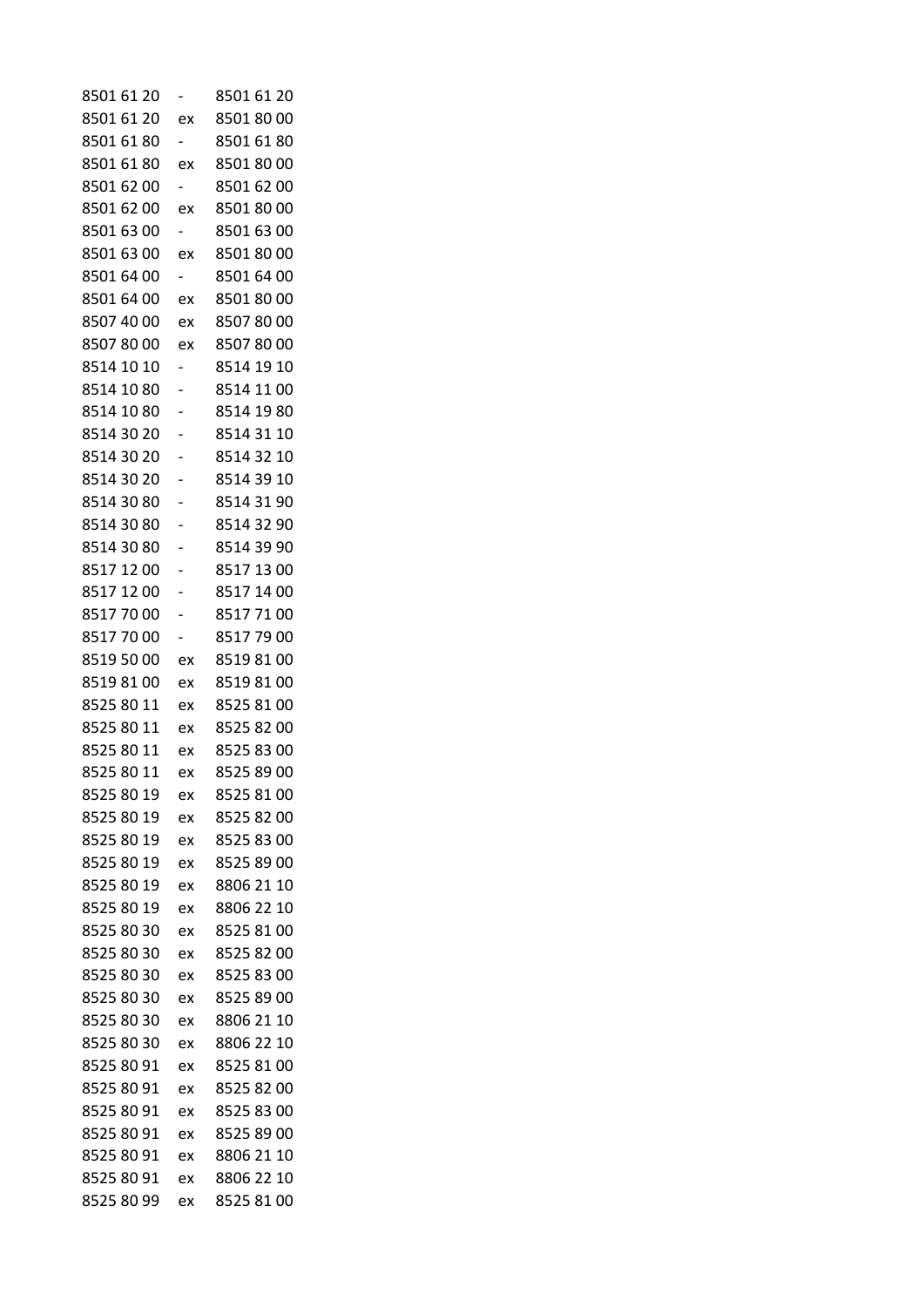| 8525 80 99 | ex                       | 8525 82 00 |
|------------|--------------------------|------------|
| 8525 80 99 | ex                       | 8525 83 00 |
| 8525 80 99 | ex                       | 8525 89 00 |
| 8525 80 99 | ex                       | 8806 21 10 |
| 8525 80 99 | ex                       | 8806 22 10 |
| 8529 90 41 | ex                       | 8529 90 40 |
| 8529 90 49 | ex                       | 8529 90 40 |
| 8539 50 00 | $\overline{\phantom{0}}$ | 8539 52 00 |
| 8539 90 90 | ex                       | 8539 51 00 |
| 8539 90 90 | ex                       | 8539 90 90 |
| 8541 40 10 |                          | 8541 41 00 |
| 8541 40 90 |                          | 8541 42 00 |
| 8541 40 90 |                          | 8541 43 00 |
| 8541 40 90 |                          | 8541 49 00 |
| 8541 50 00 |                          | 8541 51 00 |
| 8541 50 00 |                          | 8541 59 00 |
| 8543 70 70 | ex                       | 8543 40 00 |
| 8543 70 90 | ex                       | 8539 51 00 |
| 8543 70 90 | ex                       | 8543 40 00 |
| 8543 70 90 | $\overline{\phantom{0}}$ | 8543 70 90 |
| 8543 90 00 | ex                       | 8539 90 90 |
| 8543 90 00 | -                        | 8543 90 00 |
| 8548 10 10 |                          | 8549 12 10 |
| 8548 10 10 |                          | 8549 13 10 |
| 8548 10 10 |                          | 8549 14 10 |
| 8548 10 10 |                          | 8549 19 10 |
| 8548 10 21 |                          | 8549 11 10 |
| 8548 10 29 |                          | 8549 12 20 |
| 8548 10 29 |                          | 8549 13 20 |
| 8548 10 29 |                          | 8549 14 20 |
| 8548 10 29 |                          | 8549 19 20 |
| 8548 10 91 |                          | 8549 11 90 |
| 8548 10 91 | ex                       | 8549 12 90 |
| 8548 10 99 | ex                       | 8549 12 90 |
| 8548 10 99 |                          | 8549 13 90 |
| 8548 10 99 |                          | 8549 14 90 |
| 8548 10 99 |                          | 8549 19 90 |
| 8548 90 20 |                          | 8548 00 20 |
| 8548 90 30 |                          | 8548 00 30 |
| 8548 90 90 | -                        | 8548 00 90 |
| 8701 20 10 |                          | 8701 21 10 |
| 8701 20 10 |                          | 8701 22 10 |
| 8701 20 10 |                          | 8701 23 10 |
| 8701 20 10 |                          | 8701 24 10 |
| 8701 20 10 | ex                       | 8701 29 00 |
| 8701 20 90 | -                        | 8701 21 90 |
| 8701 20 90 |                          | 8701 22 90 |
| 8701 20 90 |                          | 8701 23 90 |
| 8701 20 90 |                          | 8701 24 90 |
| 8701 20 90 | ex                       | 8701 29 00 |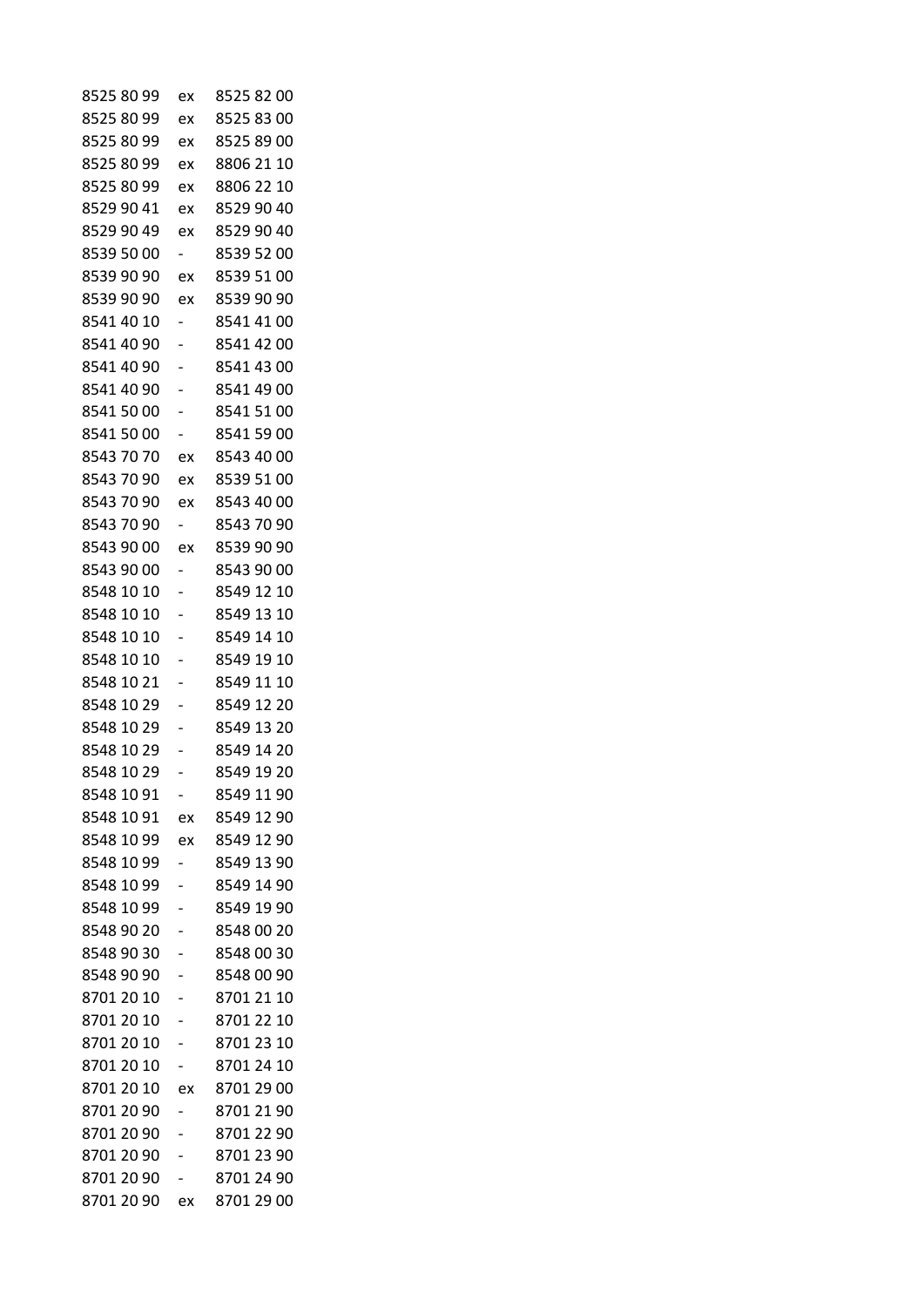| 8704 21 10 |    | 8704 21 10 |
|------------|----|------------|
| 8704 21 10 |    | 8704 41 10 |
| 8704 21 31 |    | 8704 21 31 |
| 8704 21 31 |    | 8704 41 31 |
| 8704 21 39 |    | 8704 21 39 |
| 8704 21 39 |    | 8704 41 39 |
| 8704 21 91 |    | 8704 21 91 |
| 8704 21 91 |    | 8704 41 91 |
| 8704 21 99 |    | 8704 21 99 |
| 8704 21 99 |    | 8704 41 99 |
| 8704 22 10 |    | 8704 22 10 |
| 8704 22 10 |    | 8704 42 10 |
| 8704 22 91 |    | 8704 22 91 |
| 8704 22 91 |    | 8704 42 91 |
| 8704 22 99 |    | 8704 22 99 |
| 8704 22 99 |    | 8704 42 99 |
| 8704 23 10 |    | 8704 23 10 |
| 8704 23 10 |    | 8704 43 10 |
| 8704 23 91 |    | 8704 23 91 |
| 8704 23 91 |    | 8704 43 91 |
| 8704 23 99 |    | 8704 23 99 |
| 8704 23 99 |    | 8704 43 99 |
| 8704 31 10 |    | 8704 31 10 |
| 8704 31 10 |    | 8704 51 10 |
| 8704 31 31 |    | 8704 31 31 |
| 8704 31 31 |    | 8704 51 31 |
| 8704 31 39 |    | 8704 31 39 |
| 8704 31 39 |    | 8704 51 39 |
| 8704 31 91 |    | 8704 31 91 |
| 8704 31 91 |    | 8704 51 91 |
| 8704 31 99 |    | 8704 31 99 |
| 8704 31 99 |    | 8704 51 99 |
| 8704 32 10 |    | 8704 32 10 |
| 8704 32 10 |    | 8704 52 10 |
| 8704 32 91 |    | 8704 32 91 |
| 8704 32 91 |    | 8704 52 91 |
| 8704 32 99 |    | 8704 32 99 |
| 8704 32 99 |    | 8704 52 99 |
| 8704 90 00 |    | 8704 60 00 |
| 8704 90 00 |    | 8704 90 00 |
| 8708 29 10 |    | 8708 22 10 |
| 8708 29 10 |    | 8708 29 10 |
| 8708 29 90 |    | 8708 22 90 |
| 8708 29 90 |    | 8708 29 90 |
| 8802 11 00 |    | 8802 11 00 |
| 8802 11 00 | ex | 8806 10 10 |
| 8802 11 00 | ex | 8806 21 90 |
| 8802 11 00 | ex | 8806 22 90 |
| 8802 11 00 |    | 8806 23 00 |
| 8802 11 00 | ex | 8806 24 00 |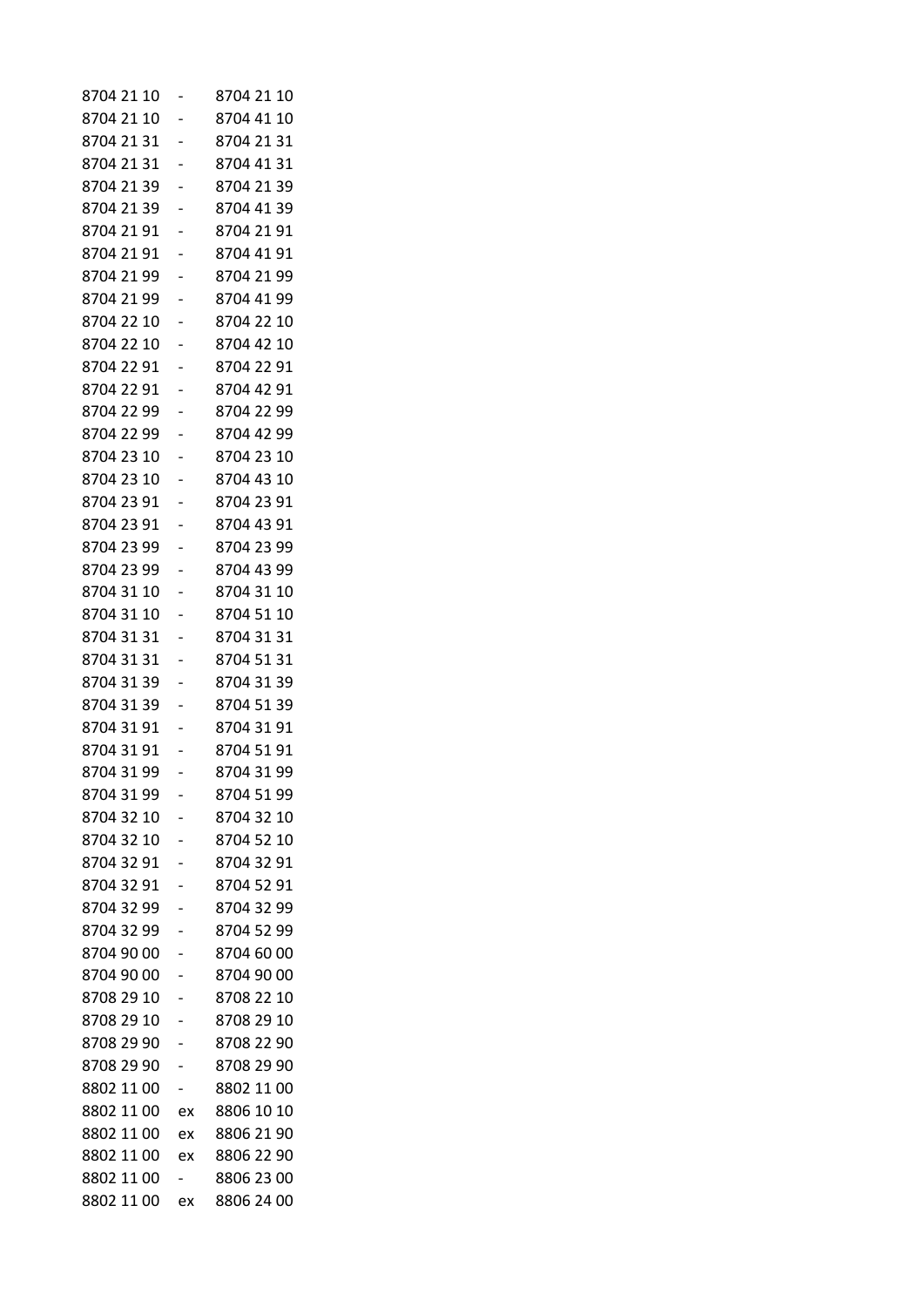| 8802 11 00 | ex                       | 8806 29 10 |
|------------|--------------------------|------------|
| 8802 11 00 | ex                       | 8806 91 00 |
| 8802 11 00 | ex                       | 8806 92 00 |
| 8802 11 00 |                          | 8806 93 00 |
| 8802 11 00 |                          | 8806 94 00 |
| 8802 11 00 | ex                       | 8806 99 10 |
| 8802 12 00 | $\overline{\phantom{0}}$ | 8802 12 00 |
| 8802 12 00 | ex                       | 8806 10 90 |
| 8802 12 00 | ex                       | 8806 29 20 |
| 8802 12 00 | ex                       | 8806 99 20 |
| 8802 20 00 |                          | 8802 20 00 |
| 8802 20 00 | ex                       | 8806 10 10 |
| 8802 20 00 | ex                       | 8806 21 90 |
| 8802 20 00 | ex                       | 8806 22 90 |
| 8802 20 00 | ex                       | 8806 24 00 |
| 8802 20 00 | ex                       | 8806 29 10 |
| 8802 20 00 | ex                       | 8806 91 00 |
| 8802 20 00 | ex                       | 8806 92 00 |
| 8802 20 00 | ex                       | 8806 99 10 |
| 8802 30 00 | $\overline{\phantom{0}}$ | 8802 30 00 |
| 8802 30 00 | ex                       | 8806 10 90 |
| 8802 30 00 | ex                       | 8806 29 20 |
| 8802 30 00 | ex                       | 8806 99 20 |
| 8802 40 00 |                          | 8802 40 00 |
| 8802 40 00 | ex                       | 8806 10 90 |
| 8802 40 00 | ex                       | 8806 29 20 |
| 8802 40 00 | ex                       | 8806 99 20 |
| 8803 10 00 |                          | 8807 10 00 |
| 8803 20 00 |                          | 8807 20 00 |
| 8803 30 00 |                          | 8807 30 00 |
| 8803 90 10 |                          | 8807 90 10 |
| 8803 90 21 |                          | 8807 90 21 |
| 8803 90 29 |                          | 8807 90 29 |
| 8803 90 30 |                          | 8807 90 30 |
| 8803 90 90 |                          | 8807 90 90 |
| 8903 10 10 |                          | 8903 11 00 |
| 8903 10 10 |                          | 8903 12 00 |
| 8903 10 90 |                          | 8903 19 00 |
| 8903 91 10 |                          | 8903 22 10 |
| 8903 91 10 |                          | 8903 23 10 |
| 8903 91 90 |                          | 8903 21 00 |
| 8903 91 90 |                          | 8903 22 90 |
| 8903 91 90 |                          | 8903 23 90 |
| 8903 92 10 |                          | 8903 32 10 |
| 8903 92 10 |                          | 8903 33 10 |
| 8903 92 91 |                          | 8903 31 00 |
| 8903 92 99 |                          | 8903 32 90 |
| 8903 92 99 |                          | 8903 33 90 |
| 8903 99 10 |                          | 8903 93 10 |
| 8903 99 10 |                          | 8903 99 10 |
|            |                          |            |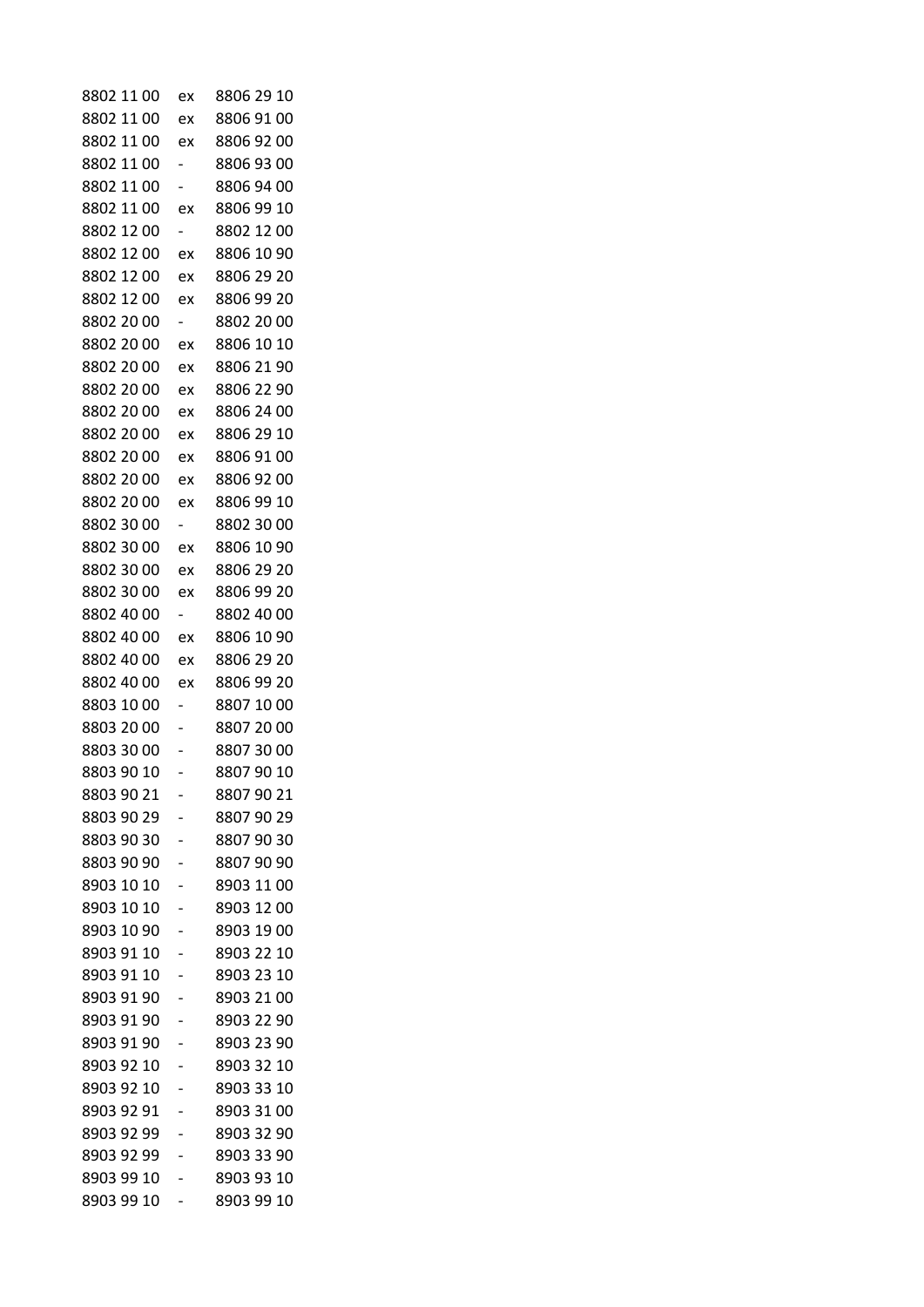| 8903 99 91 |                          | 8903 93 90 |
|------------|--------------------------|------------|
| 9006 51 00 | ex                       | 9006 53 80 |
| 9006 51 00 | ex                       | 9006 59 00 |
| 9006 52 00 | ex                       | 9006 59 00 |
| 9006 53 80 | ex                       | 9006 53 80 |
| 9006 59 00 | ex                       | 9006 59 00 |
| 9013 80 20 | ex                       | 8524 11 00 |
| 9013 80 20 | ex                       | 8524 91 00 |
| 9013 80 30 | ex                       | 8524 11 00 |
| 9013 80 30 | ex                       | 8524 91 00 |
| 9013 80 90 |                          | 9013 80 00 |
| 9013 90 10 | -                        | 8529 90 18 |
| 9018 90 84 | $\overline{\phantom{0}}$ | 9018 90 84 |
| 9018 90 84 | ex                       | 9022 21 00 |
| 9018 90 84 | ex                       | 9022 29 00 |
| 9022 21 00 | ex                       | 9022 21 00 |
| 9022 29 00 | ex                       | 9022 29 00 |
| 9027 80 05 |                          | 9027 89 10 |
| 90278020   |                          | 9027 89 30 |
| 90278080   |                          | 9027 81 00 |
| 9027 80 80 |                          | 9027 89 90 |
| 9114 10 00 |                          | 9114 90 10 |
| 9114 90 00 |                          | 9114 90 90 |
| 9401 30 00 |                          | 9401 31 00 |
| 9401 30 00 |                          | 9401 39 00 |
| 9401 40 00 |                          | 9401 41 00 |
| 9401 40 00 |                          | 9401 49 00 |
| 9401 90 10 |                          | 9401 91 10 |
| 9401 90 10 |                          | 9401 99 10 |
| 9401 90 30 |                          | 9401 91 90 |
| 9401 90 80 |                          | 9401 99 90 |
| 9403 90 10 |                          | 9403 99 10 |
| 9403 90 30 |                          | 9403 91 00 |
| 9403 90 90 | -                        | 9403 99 90 |
| 9404 90 10 |                          | 9404 40 10 |
| 9404 90 10 |                          | 9404 90 10 |
| 9404 90 90 |                          | 9404 40 90 |
| 9404 90 90 | -                        | 9404 90 90 |
| 9405 10 21 | ex                       | 9405 19 40 |
| 9405 10 40 | ex                       | 8539 51 00 |
| 9405 10 40 | Ξ.                       | 9405 11 40 |
| 9405 10 40 | ex                       | 9405 19 40 |
| 9405 10 50 | ex                       | 8539 51 00 |
| 9405 10 50 |                          | 9405 11 50 |
| 9405 10 50 | $\overline{\phantom{0}}$ | 9405 19 50 |
| 9405 10 91 | ex                       | 9405 19 90 |
| 9405 10 98 | ex                       | 8539 51 00 |
| 9405 10 98 | Ξ.                       | 9405 11 90 |
| 9405 10 98 |                          | 9405 19 90 |
| 9405 20 11 | ex<br>ex                 | 9405 29 40 |
|            |                          |            |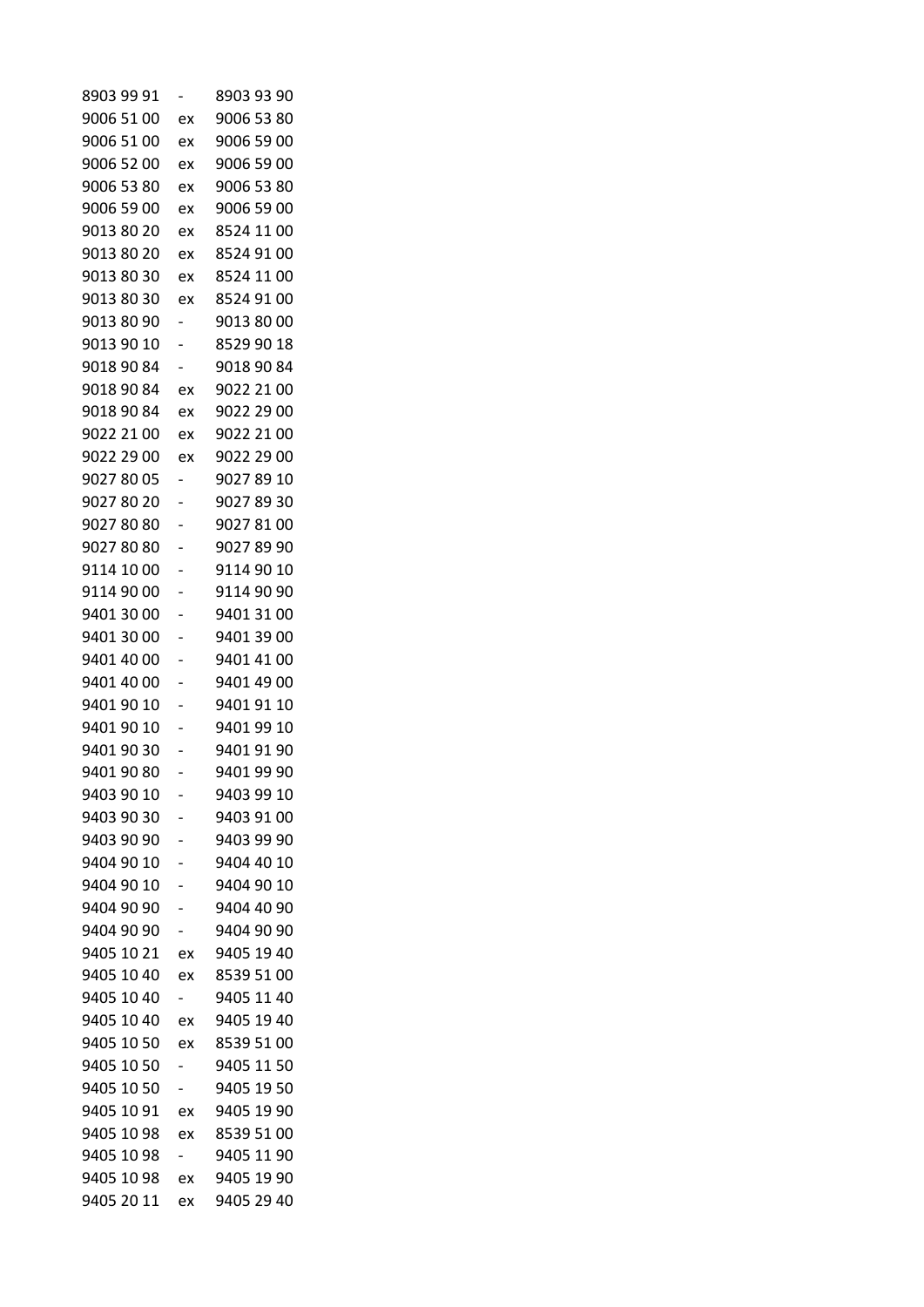| 9405 20 40 | ex                       | 8539 51 00 |
|------------|--------------------------|------------|
| 9405 20 40 | -                        | 9405 21 40 |
| 9405 20 40 | ex                       | 9405 29 40 |
| 9405 20 50 | ex                       | 8539 51 00 |
| 9405 20 50 |                          | 9405 21 50 |
| 9405 20 50 |                          | 9405 29 50 |
| 9405 20 91 | ex                       | 9405 29 90 |
| 9405 20 99 | ex                       | 8539 51 00 |
| 9405 20 99 |                          | 9405 21 90 |
| 9405 20 99 | ex                       | 9405 29 90 |
| 9405 30 00 | ex                       | 8539 51 00 |
| 9405 30 00 |                          | 9405 31 00 |
| 9405 30 00 | -                        | 9405 39 00 |
| 9405 40 10 | ex                       | 8539 51 00 |
| 9405 40 10 |                          | 9405 41 10 |
| 9405 40 10 |                          | 9405 42 10 |
| 9405 40 10 |                          | 9405 49 10 |
| 9405 40 31 | ex                       | 9405 49 40 |
| 9405 40 35 | ex                       | 9405 49 40 |
| 9405 40 39 | ex                       | 8539 51 00 |
| 9405 40 39 | -                        | 9405 41 31 |
| 9405 40 39 | -                        | 9405 42 31 |
| 9405 40 39 | ex                       | 9405 49 40 |
| 9405 40 91 | ex                       | 9405 49 90 |
| 9405 40 95 | ex                       | 9405 49 90 |
| 9405 40 99 | ex                       | 8539 51 00 |
| 9405 40 99 | $\overline{\phantom{a}}$ | 9405 41 39 |
| 9405 40 99 |                          | 9405 42 39 |
| 9405 40 99 | ex                       | 9405 49 90 |
| 9405 60 20 |                          | 9405 61 20 |
| 9405 60 20 |                          | 9405 69 20 |
| 9405 60 80 |                          | 9405 61 80 |
| 9405 60 80 |                          | 9405 69 80 |
| 9405 99 00 | ex                       | 8539 90 90 |
| 9405 99 00 |                          | 9405 99 00 |
| 9406 90 38 |                          | 9406 20 00 |
| 9406 90 38 |                          | 9406 90 38 |
| 9508 90 00 |                          | 9508 21 00 |
| 9508 90 00 |                          | 9508 22 00 |
| 9508 90 00 |                          | 9508 23 00 |
| 9508 90 00 |                          | 9508 24 00 |
| 9508 90 00 |                          | 9508 25 00 |
| 9508 90 00 |                          | 9508 26 00 |
| 9508 90 00 |                          | 9508 29 00 |
| 9508 90 00 |                          | 9508 30 00 |
| 9508 90 00 |                          | 9508 40 00 |
| 9701 10 00 |                          | 9701 21 00 |
| 9701 10 00 |                          | 9701 91 00 |
| 9701 90 00 |                          | 9701 22 00 |
| 9701 90 00 |                          | 9701 29 00 |
|            |                          |            |